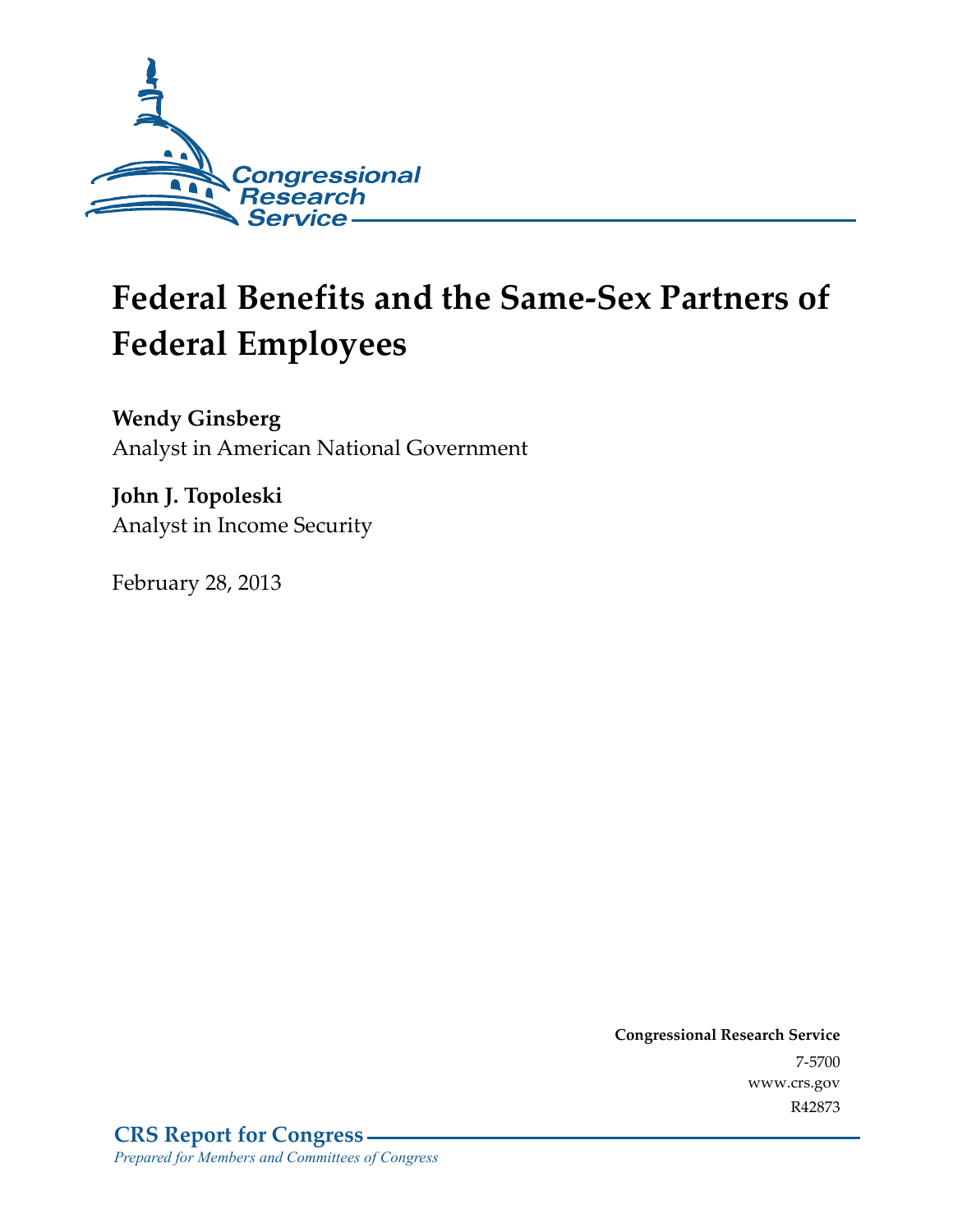# **Summary**

The federal government provides a variety of benefits to its 4.4 million civilian and military employees and 4.7 million civilian and military retirees. Among these benefits are health insurance; enhanced dental and vision benefits; survivor benefits; retirement and disability benefits; family, medical, and emergency leave; and reimbursement of relocation costs. Pursuant to Title 5 U.S.C. Chapters 89, 89A, 89B, and other statutes, federal employees may extend these benefits to eligible spouses and children.

In 1996, Congress passed the Defense of Marriage Act (DOMA, P.L. 104-199; 1 U.S.C §7) "[t]o define and protect the institution of marriage." DOMA contains two provisions. The first provision allows all states, territories, possessions, and Indian tribes to refuse to recognize an act of any other jurisdiction that designates a relationship between individuals of the same sex as a marriage. The second provision prohibits federal recognition of these unions for purposes of federal enactments. Pursuant to DOMA, the same-sex partners of federal employees are not eligible to receive federal benefits that are extended to the spouses of federal employees. An estimated 34,000 federal employees are in same-sex relationships—including state-recognized marriages, civil unions, or domestic partnerships.

The Obama Administration has extended certain benefits to the same-sex partners of federal employees and annuitants—and argued that it has done so within the parameters of existing federal statutes. On June 2, 2010, President Obama released a memorandum that extended specific benefits to the same-sex partners of federal employees, including coverage of travel, relocation, and subsistence payments.

Some Members of Congress argue that same-sex partners of federal employees should have access to benefits afforded married, opposite-sex couples in order to attract the most efficient and effective employees to federal service. Other Members of Congress argue that the law prohibits the extension of such benefits, and, therefore, actions to distribute any spousal benefits to samesex couples is contrary to both the text and spirit of DOMA.

Congress has had a long-standing interest in overseeing the benefits provided to federal employees. On the one hand, the federal government seeks to attract the most effective, highly trained workforce to address technical and complex issues. On the other hand, finite resources can present challenges when considering whether to extend benefits to federal employees. When DOMA was enacted, the House report that accompanied the legislation stated that a primary goal of the law was to "preserve scarce government resources."

The Congressional Budget Office (CBO) estimated that extending benefits to the partners of employees in same-sex relationships pursuant to S. 1910 would cost the federal government \$144 million in discretionary spending between 2013 and 2022. CBO also estimated, however, that extending the benefits could "limit future rate increases" in federal health care costs because health care providers would be required to recover certain health care costs that previously went unrecovered. These recovered costs could lower the federal government's health care premiums.

In the  $112<sup>th</sup>$  Congress, two bills were introduced that, if enacted, would have permitted federal employees to extend insurance, long-term care, and other benefits to same-sex partners. On November 18, 2011, Senator Joseph Lieberman introduced S. 1910, the Domestic Partnership Benefits and Obligations Act of 2011. That same day, Representative Tammy Baldwin introduced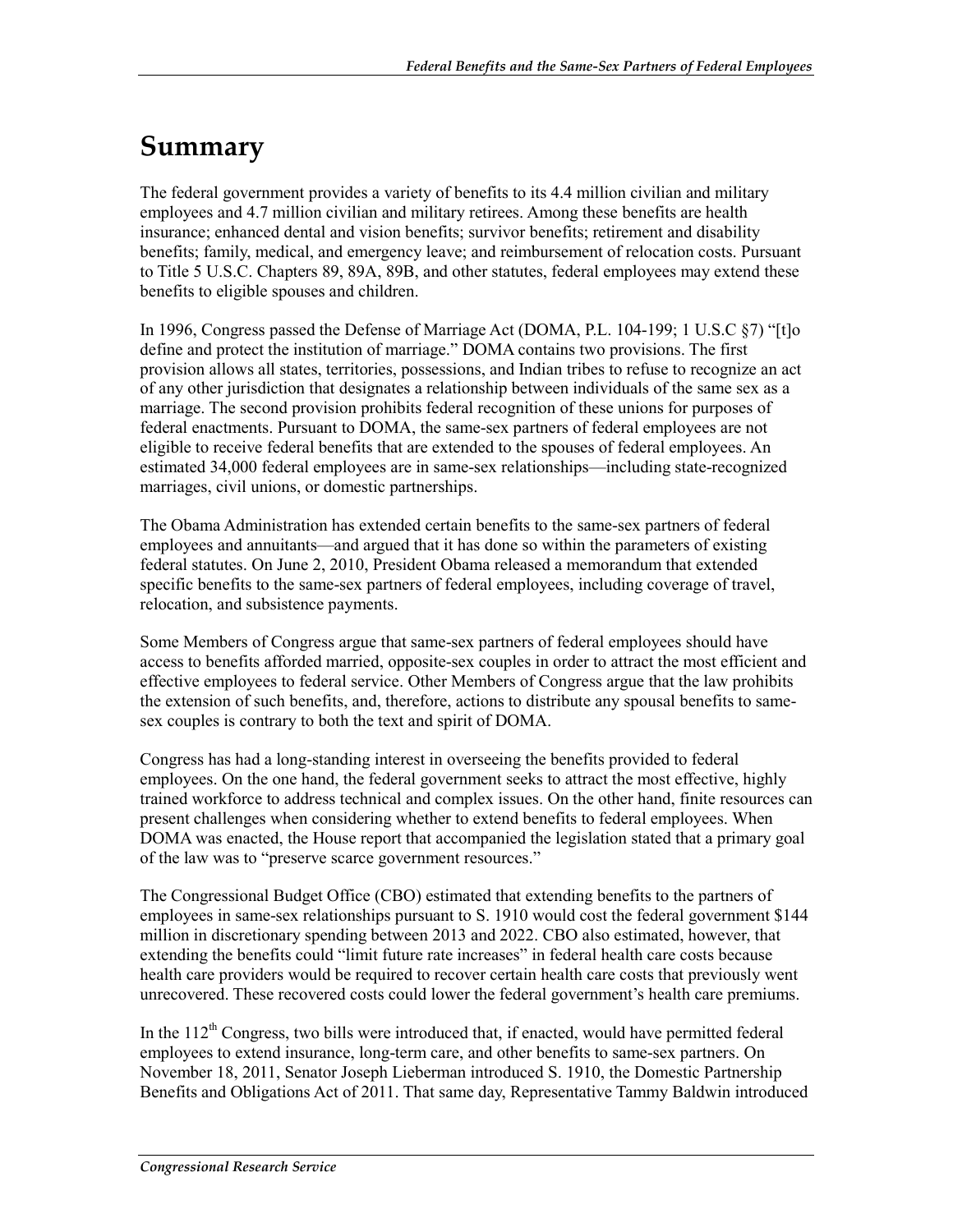a companion bill, H.R. 3485, also called the Domestic Partnership Benefits and Obligations Act of 2011, in the House. On May 16, 2012, S. 1910 was ordered to be reported favorably from the Committee on Homeland Security and Governmental Affairs. H.R. 3485 was referred to multiple committees, but no further action was taken on the bill.

This report examines current policies on the application of benefits to the same-sex partners of federal employees and reviews certain policy debates about the extension or removal of these benefits. This report also presents data on the prevalence of same-sex partner benefits in the private and public sector. This report focuses on federal benefits for same-sex partners and not on same-sex relationships in general. For more information on the implementation of DOMA and how it affects same-sex partnerships, see CRS Report RL31994, *Same-Sex Marriages: Legal Issues*, by Alison M. Smith. For information on private sector employee benefit plans and samesex partner benefits, see CRS Report R41998, *Same-Sex Marriage and Employee Benefit Plans: Legal Considerations*, by Jennifer Staman and CRS Report RS21897, *The Effect of State-Legalized Same-Sex Marriage on Social Security Benefits, Pensions, and Individual Retirement Accounts (IRAs)*, by John J. Topoleski.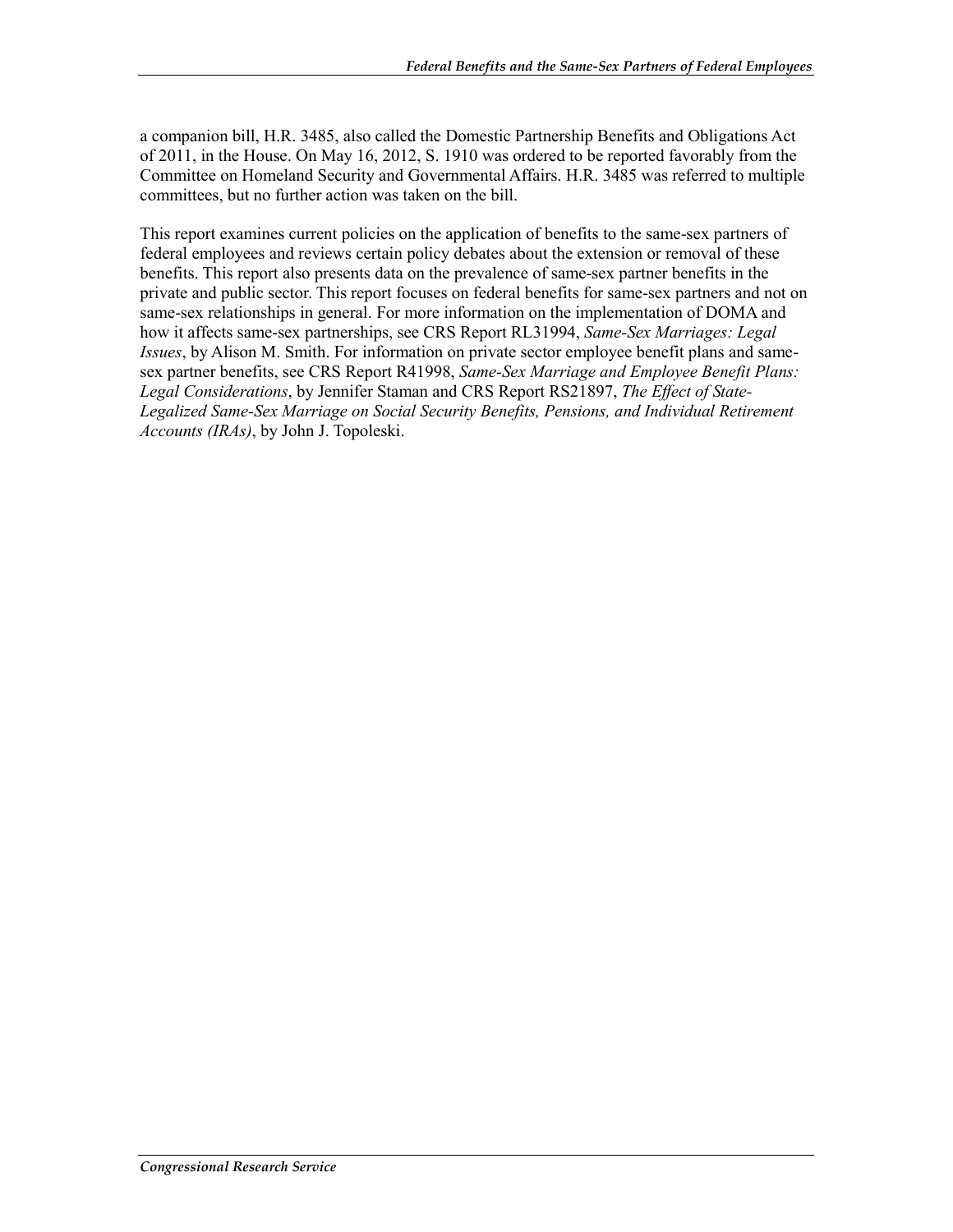# **Contents**

| Executive Branch Actions to Extend Benefits to Same-Sex Partners of Federal        |  |
|------------------------------------------------------------------------------------|--|
|                                                                                    |  |
|                                                                                    |  |
|                                                                                    |  |
|                                                                                    |  |
|                                                                                    |  |
|                                                                                    |  |
|                                                                                    |  |
|                                                                                    |  |
|                                                                                    |  |
|                                                                                    |  |
|                                                                                    |  |
|                                                                                    |  |
|                                                                                    |  |
|                                                                                    |  |
|                                                                                    |  |
|                                                                                    |  |
|                                                                                    |  |
|                                                                                    |  |
| Legislation to Affect Benefits for the Same-Sex Partners of Federal Employees  16  |  |
|                                                                                    |  |
|                                                                                    |  |
| H.R. 3485 / S. 1910, Domestic Partnership Benefits and Obligations Act of 2011  16 |  |
| Some Potential Policy Considerations Regarding Same-Sex Benefits and Federal       |  |
|                                                                                    |  |
|                                                                                    |  |
|                                                                                    |  |
|                                                                                    |  |
|                                                                                    |  |
|                                                                                    |  |
|                                                                                    |  |
|                                                                                    |  |
|                                                                                    |  |
|                                                                                    |  |
|                                                                                    |  |

### **Tables**

| Table 1. Some Benefits Available to Federal Employees and Their Spouses (as Defined |  |
|-------------------------------------------------------------------------------------|--|
| by DOMA) and the Availability of These Benefits to the Same-Sex Partners of Federal |  |
|                                                                                     |  |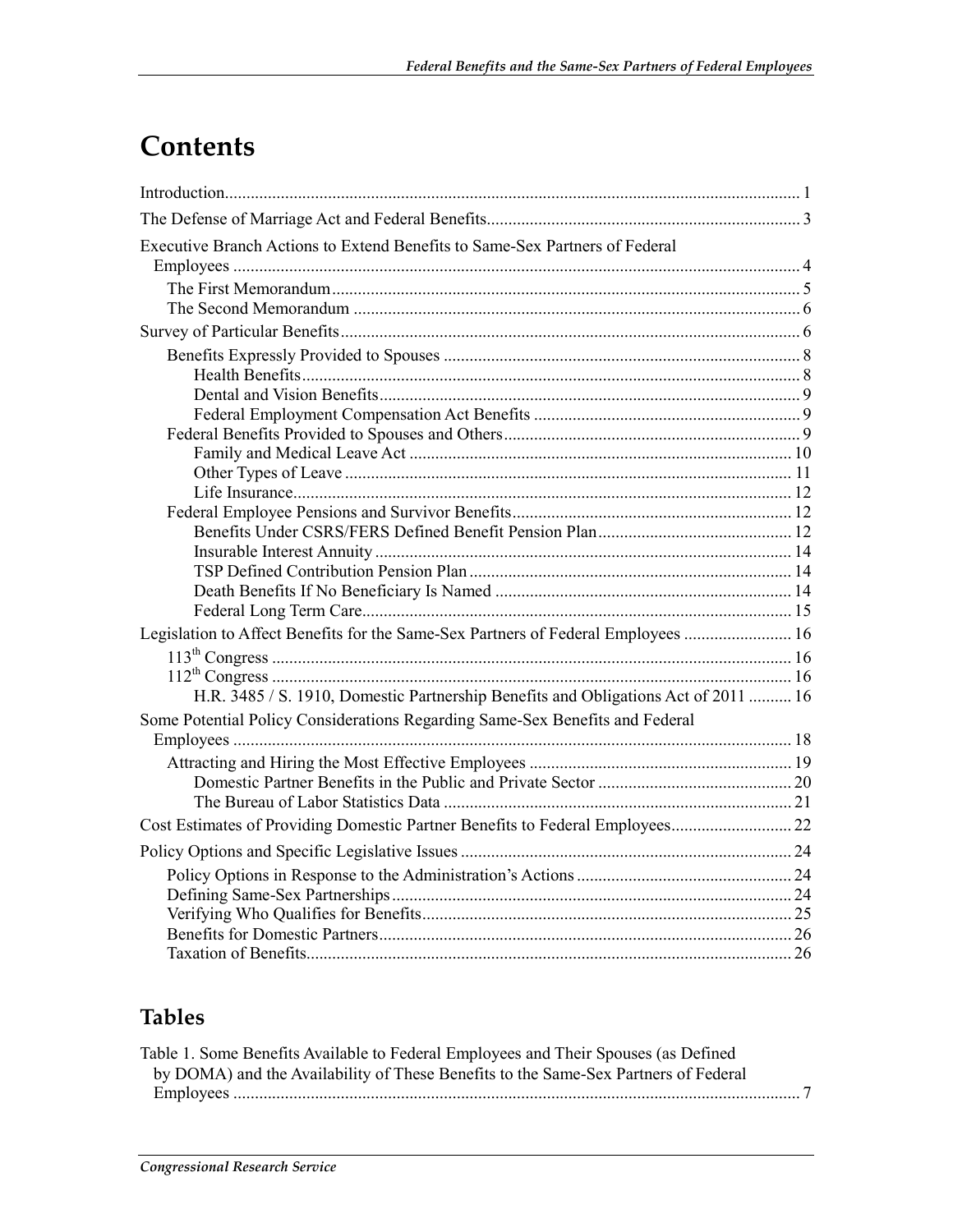### **Contacts**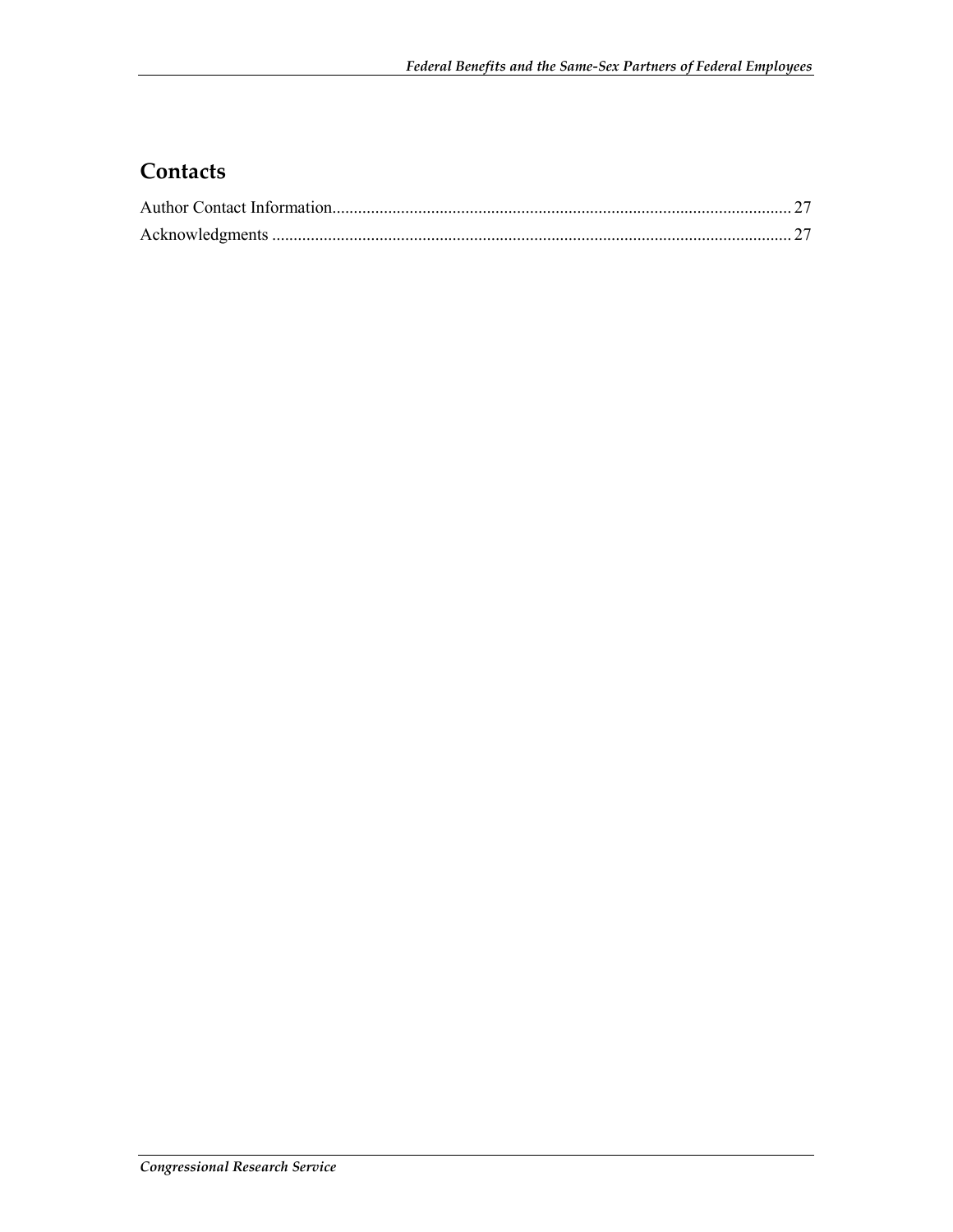# **Introduction**

In 1996, Congress passed the Defense of Marriage Act (DOMA, P.L. 104-199) "[t]o define and protect the institution of marriage."<sup>1</sup> DOMA (1) allows states to refuse to recognize same-sex marriages or partnerships and (2) limits the recognition of these same-sex partnerships for purposes of any act of Congress or by any federal bureau or agency.<sup>2</sup> As codified, DOMA has three sections. The first provides the bill's name, the second section allows states to determine whether to recognize same-sex marriage, and the third defines the terms *marriage* and *spouse* for the purposes of federal enactments. Specifically, Section 3 of DOMA says the following:

In determining the meaning of any Act of Congress, or of any ruling, regulation, or interpretation of the various administrative bureaus and agencies of the United States, the word "marriage" means only a legal union between one man and one woman as husband and wife, and the word "spouse" refers only to a person of the opposite sex who is a husband or a wife.<sup>3</sup>

The federal government provides a variety of benefits to its workforce, including health care, life insurance, pensions, and paid time off for vacation and sick leave. Federal employees are permitted by law to extend certain health, long-term care, and other benefits to their spouses. DOMA prohibits the distribution of these spousal benefits to same-sex partners. The federal government, however, provides other benefits to federal employees that may be extended to those who are associated with a federal employee, but who are not necessarily the employee's spouse. In some cases, these benefits have been extended to the partners of federal employees who are in same-sex relationships.

On June 17, 2009, President Obama issued a memorandum directing executive agencies to examine ways to extend benefits to federal employees in same-sex domestic partnerships or same-sex marriages<sup>4</sup> within the authority of existing law.<sup>5</sup> On July 10, 2009, Office of Personnel

1

(1) are each other's sole domestic partner and intend to remain so indefinitely; (2) maintain a common residence, and intend to continue to do so (or would maintain a common residence but for an assignment abroad or other employment-related, financial, or similar obstacle); (3) are at least 18 years of age and mentally competent to consent to contract; (4) share responsibility for a significant measure of each other's financial obligations; (5) are not married or joined in a civil union to anyone else;  $(6)$  are not the domestic partner of anyone else;  $(7)$  are not related in a way that, if they were of opposite sex, would prohibit legal marriage in the U.S. jurisdiction in which the partnership was formed; (8) are willing to certify, if required by the agency, that they understand that willful falsification of any documentation required to establish that an individual is in a domestic partnership may lead to disciplinary action and the recovery of the cost of benefits received related to such falsification, as well as constitute a criminal violation under 18 U.S.C. § 1001, and that the method for securing such certification, if required, shall be determined by the agency; and (9) are willing promptly to disclose, if required by the agency, any dissolution or

(continued...)

 $1 \text{ U.S.C }$ §7.

<sup>2</sup> For more information on DOMA and its effects on same-sex marriages, see CRS Report RL31994, *Same-Sex Marriages: Legal Issues*, by Alison M. Smith.

 $3$  1 U.S.C. §7.

<sup>4</sup> Although there is a legal distinction between same-sex partners and same-sex marriages, this report refers to both institutions as same-sex partnerships. In this report, the term "same-sex partnership" includes a legal marriage, samesex partners who chose not to get married, and partners who have been unable to get married for any reason. OPM regulations define a domestic partnership as a committed relationship of two adults of the same-sex, in which the partners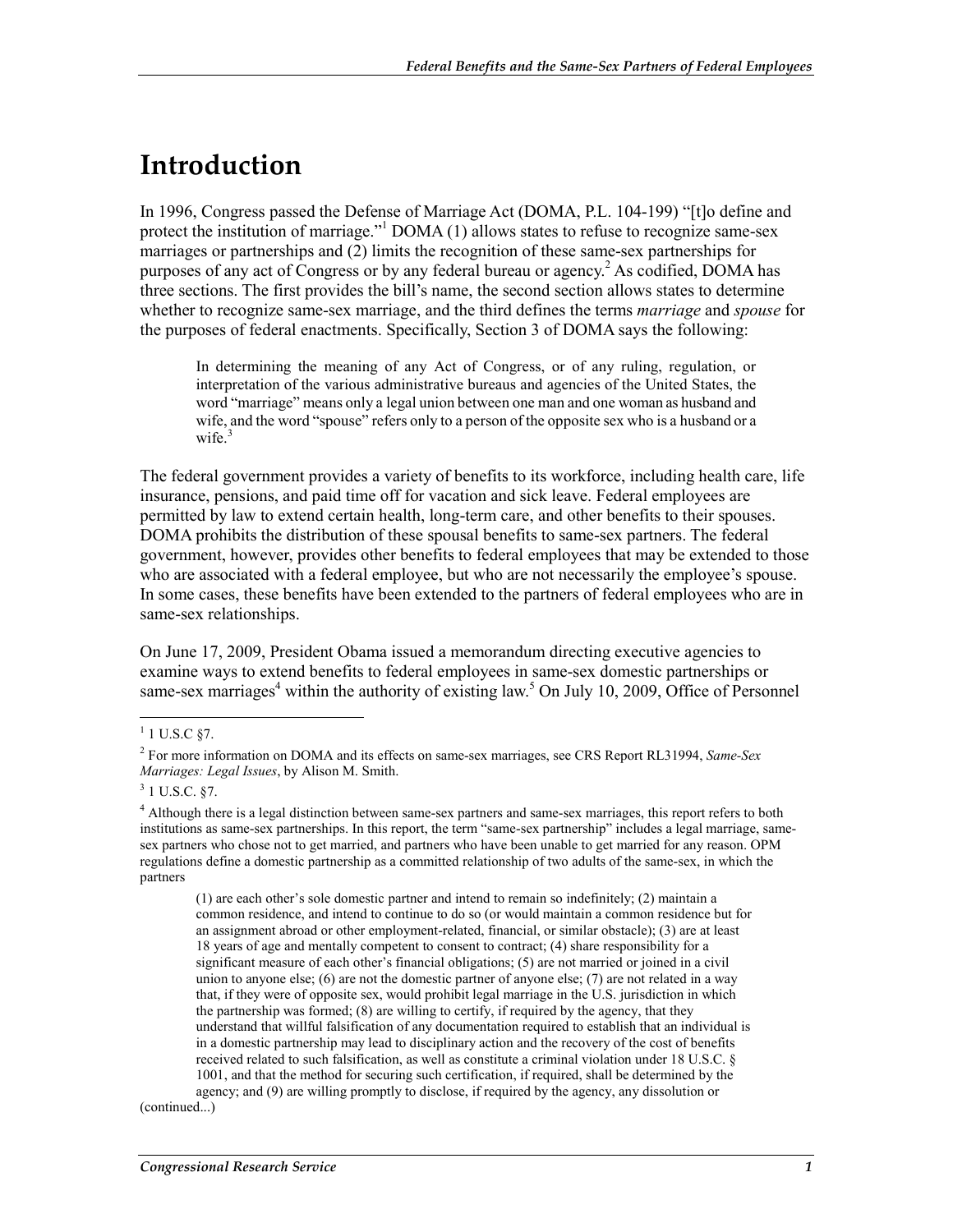Management (OPM) Director John Berry issued a memorandum directing all executive-branch agencies to review and report on the benefits offered to opposite-sex partners—whether married or not—of federal employees.<sup>6</sup> OPM and the Department of Justice (DOJ) reviewed these reports and suggested to President Obama actions that would extend some benefits to the same-sex partners of federal employees.

On June 2, 2010, President Obama released a second memorandum that extended specific benefits and perquisites to the same-sex partners of federal employees. For certain benefits, the term *spouse* is either not found in the benefit's authorizing language or the authorizing language widens the scope of eligibility. The benefits that were extended by the memorandum are those whose authorizing statutes do not use the term *spouse* to define or limit potential recipients of the benefit. The Administration argues that its actions comply with all federal laws, including DOMA. Among other benefits, the memorandum extended certain childcare and sick leave benefits that had previously only been available to opposite-sex spouses—including the authority to take up to 24 hours of unpaid leave when a same-sex partner or a partner's child is ill. The newly extended benefits were made available upon the second memorandum's release.

In the 112<sup>th</sup> Congress, two bills were introduced that, if enacted, would have permitted a federal employee to provide insurance, travel, and other benefits to his or her same-sex partner. On November 18, 2011, Senator Joseph Lieberman introduced S. 1910, the Domestic Partnership Benefits and Obligations Act of 2011, and Representative Tammy Baldwin introduced a companion bill, H.R. 3485.<sup>7</sup> On May 16, 2012, S. 1910 was ordered to be reported favorably from the Committee on Homeland Security and Governmental Affairs. H.R. 3485 was referred to the House Oversight and Government Reform Committee's Subcommittee on Workforce Protections, the House Education and the Workforce's Subcommittee on Workforce Protections, the House Judiciary's Subcommittee on Courts, Commercial and Administrative Law, and the Committee on House Administration. No further action was taken on the bill.

(...continued)

material change in the status of the domestic partnership.

Generally, apart from same-sex marriages, the federal government recognizes marriages that are valid in a state. For example, according to a telephone conversation between the authors and an OPM official on November 18, 2009, federal employees who are in opposite-sex common-law marriages qualify for federal benefits. This information was again verified by OPM via e-mail to the authors on November 1, 2012. Common-law marriages, which are recognized in nine states and the District of Columbia (and are restricted by date in five additional states), are defined differently in each state. Generally, however, such a marriage requires a couple to live together for an unspecified but considerable length of time, and to generally understand themselves to operate as a married couple, despite not having a marriage license or other government-sanctioned document. In addition, most states will generally recognize a common-law marriage validly entered into in another state, even if the couple could not enter into a valid common-law marriage in that state.

<sup>&</sup>lt;sup>5</sup> U.S. President (Obama), "Memorandum for the Heads of Executive Departments and Agencies, Subject: Federal Benefits and Non-discrimination," June 17, 2009, at http://www.whitehouse.gov/the\_press\_office/Memorandum-forthe-Heads-of-Executive-Departments-and-Agencies-on-Federal-Benefits-and-Non-Discrimination-6-17-09/. Among the benefits that could be extended are relocation and travel expenses for same-sex domestic partners.

<sup>6</sup> John Berry, *Memorandum for Heads of Executive Departments and Agencies*, Office of Personnel Management, Subject: Federal Benefits for Same-Sex Domestic Partners, July 10, 2009, at http://www.chcoc.gov/Transmittals/ TransmittalDetails.aspx?TransmittalId=2384.

 $7 S. 1910$  would have extended same-sex partner benefits to the following federal employees: those as defined in 5 U.S.C. §§2105, 8331, 8401, 8701, 8901, or 9001; Members of Congress; the President; any other employee who is included in regulations that would be promulgated by OPM. H.R. 3485 includes similar, but not identical, language.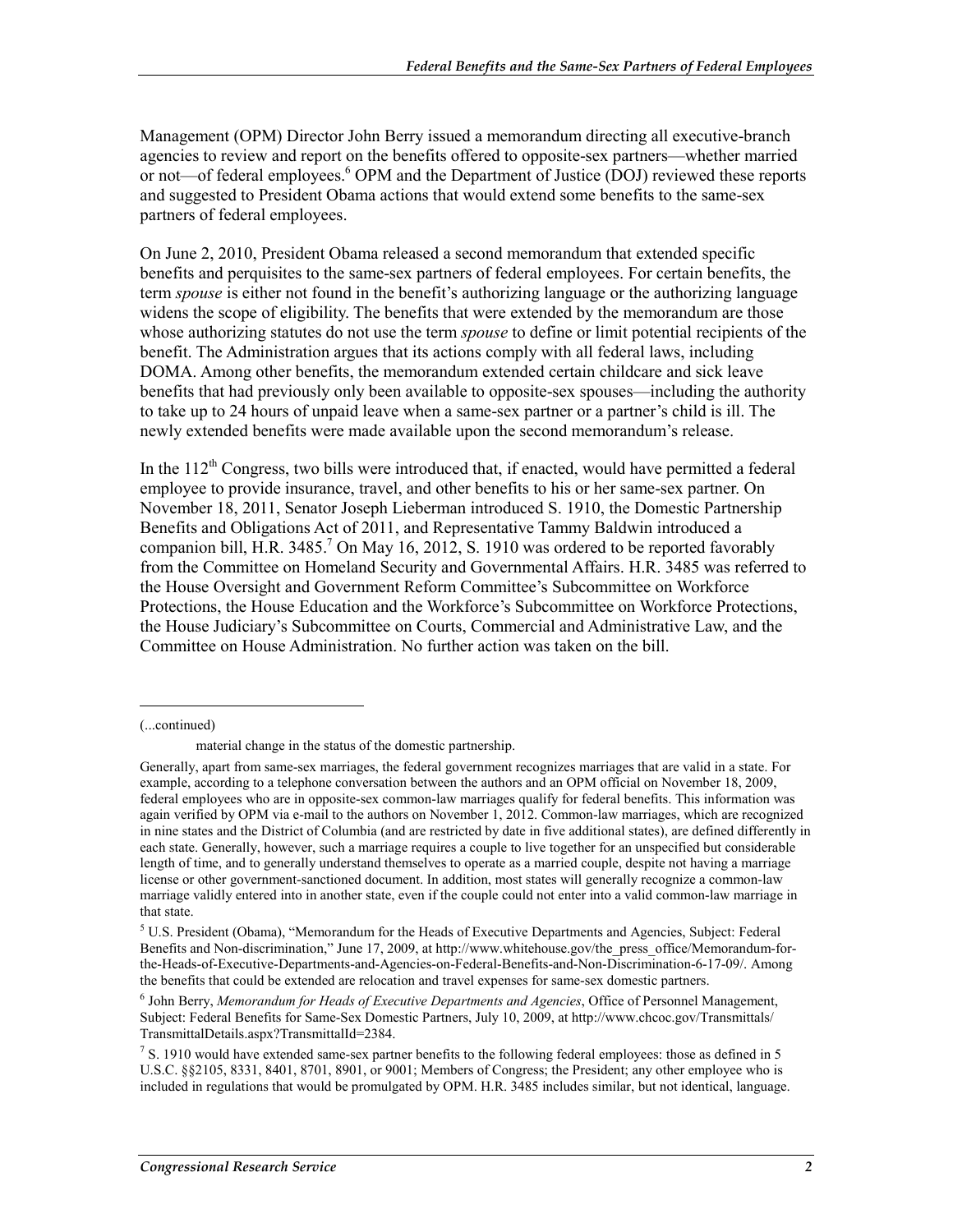Congress may elect to examine, prohibit, or enact into law Administration initiatives that made some benefits available to same-sex partners. Congress has the authority to determine if some, all, or none of the benefits that are available to the opposite-sex spouses of federal employees should be made available to the same-sex partners of federal employees.

# **The Defense of Marriage Act and Federal Benefits**

The federal government provides a variety of benefits to federal civilian and military employees and retirees.<sup>8</sup> Among these benefits are health insurance; enhanced dental and vision benefits; retirement and disability benefits and plans; survivor benefits; family, medical, and emergency leave; and reimbursement of relocation costs. Various federal laws and regulations determine who is eligible to receive these benefits. A federal employee who is married to someone of the opposite gender can, pursuant to federal law, extend many of these benefits to his or her spouse.

 $DOMA<sup>9</sup>$  affects the application of benefits to the spouses and partners of federal employees.<sup>10</sup> DOMA defines *marriage* explicitly as "only a legal union between one man and one woman as husband and wife."11 DOMA defines *spouse* as "a person of the opposite sex who is a husband or a wife."<sup>12</sup> Pursuant to DOMA, these definitions are to be used when "determining the meaning of any Act of Congress."13 As such, DOMA prohibits the extension of any federal spousal benefit to the same-sex partners of federal employees.<sup>14</sup> In addition, specific laws or regulations, like the regulations for the Family Medical Leave Act, explicitly define spouse as a member of the opposite sex.

Report language from the House Committee on the Judiciary in support of H.R. 3396 ( $104<sup>th</sup>$ ) Congress; later enacted as DOMA) stated in its introduction that DOMA sought to protect states' rights to determine whether same-sex couples could marry and be eligible for benefits. DOMA, the report argued, anticipated certain legal questions that could arise from this arrangement. The report said the following:

<u>.</u>

<sup>&</sup>lt;sup>8</sup> In 2011, there were 2.8 million active federal civilian executive branch employees (including U.S. Postal Service), 1.6 million military employees, 64,000 legislative and judicial branch employees, 1.9 million civilian annuitants (non-U.S. Postal Service), 580,000 U.S. Postal Service annuitants, and 2.3 million military retirees. The number of federal civilian executive, legislative, and executive branch and military employees is available from OPM's "Historical Federal Workforce Tables," at http://www.opm.gov/feddata/HistoricalTables/TotalGovernmentSince1962.asp. The number of federal civilian annuitants is from OPM's, *Statistical Abstracts Fiscal Year 2011: Federal Employee Benefits Programs*, p. 9, at http://www.fedbens.us/Retire\_Stats.pdf. The number of U.S. Postal Service annuitants is from OPM's *FY2011 Civil Service Retirement and Disability Fund Annual Report*, January 2012, p. 12. The number of military retirees is from the Department of Defense, *2011 Demographics Report: Profiles of the Military Community*, at http://www.militaryonesource.mil/12038/MOS/Reports/2011\_Demographics\_Report.pdf.

 $9$  1 U.S.C. §7.

 $10$  The unmarried partner of a federal employee of the opposite gender would also not be eligible for these benefits. This report, however, focuses on eligibility of same-sex domestic partners.

 $11$  U.S.C. §7.

 $12$  Ibid.

<sup>&</sup>lt;sup>13</sup> Several federal courts have ruled on the constitutionality of Section 3 of DOMA, and the Supreme Court has agreed to rule on the issue during the current term. The Department of Justice indicated that it would not defend the constitutionality of DOMA, although the Administration said that it would continue to enforce the law. The Speaker of the House of Representatives convened the Bipartisan Legal Advisory Group to defend DOMA in the federal courts. For more information on DOMA, see CRS Report RL31994, *Same-Sex Marriages: Legal Issues*, by Alison M. Smith.

 $<sup>14</sup>$  Several federal employees are challenging the constitutionality of DOMA's prohibition of benefits to their partners.</sup>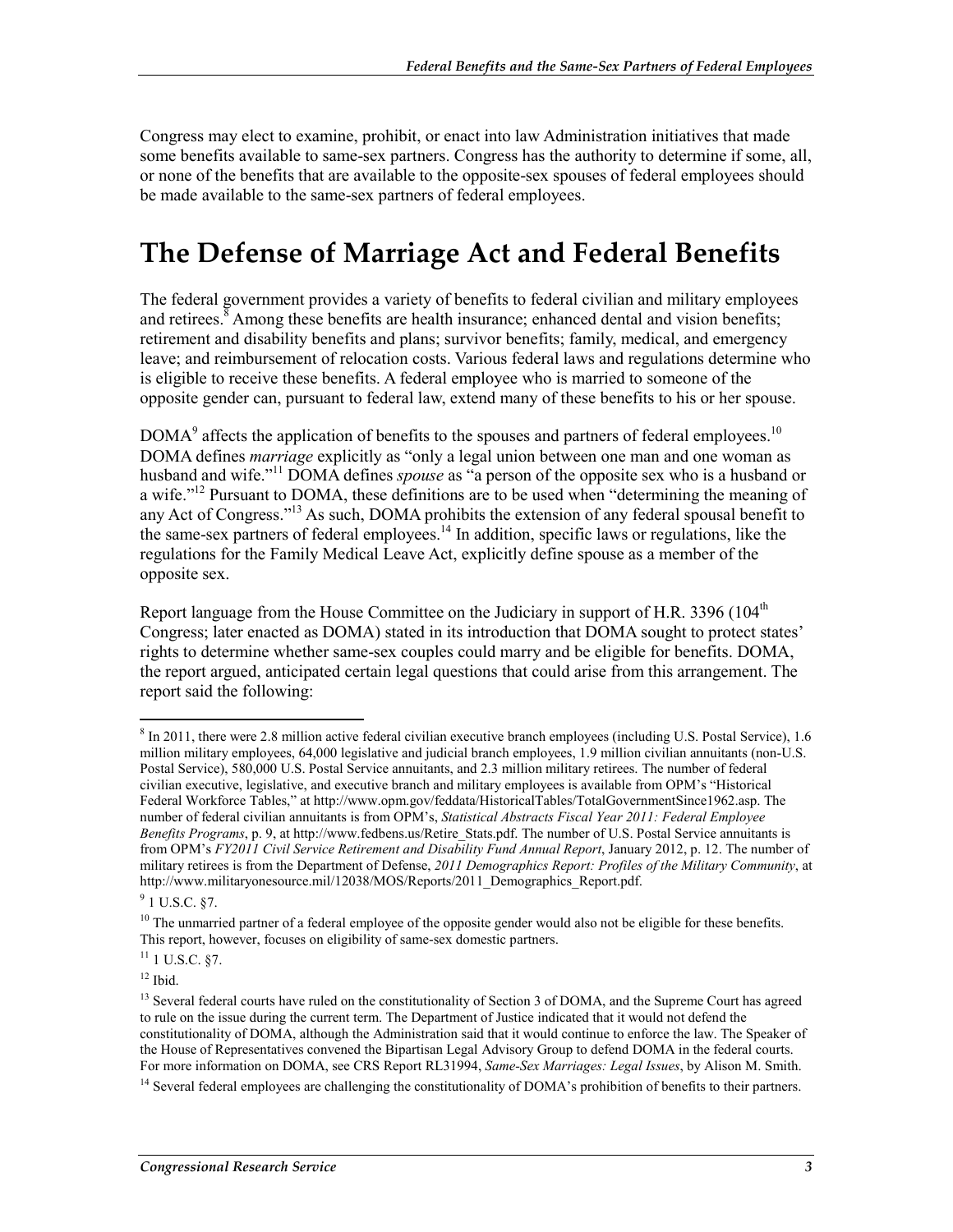With regard to federal law, a decision by one State to authorize same-sex "marriage" would raise the issue of whether such couples are entitled to federal benefits that depend on marital status. H.R. 3396 anticipates these complicated questions by laying down clear rules to guide their resolution, and it does so in a manner that preserves each State's ability to decide the underlying policy issue however it chooses. $15$ 

According to report language, the federal government had four specific interests in mind when drafting DOMA:

- defending and nurturing the institution of traditional, heterosexual marriage;
- defending traditional notions of morality;
- protecting state sovereignty and democratic self-governance; and
- $\bullet$  preserving scarce government resources.<sup>16</sup>

The latter governmental interest was described in greater detail later in the report:

Government currently provides an array of material and other benefits to married couples in an effort to promote, protect, and prefer the institution of marriage. While the Committee has not undertaken an exhaustive examination of those benefits, it is clear that they do impose certain fiscal obligations on the federal government.For example, survivorship benefits paid to the surviving spouse of a veteran of the Armed Services plainly cost the federal government money.

If Hawaii (or some other State) were to permit homosexuals to "marry," these marital benefits would, absent some legislative response, presumably have to be made available to homosexual couples and surviving spouses of homosexual "marriages" on the same terms as they are now available to opposite-sex married couples and spouses. To deny federal recognition to same-sex "marriages" will thus preserve scarce government resources, surely a legitimate government purpose.<sup>17</sup>

# **Executive Branch Actions to Extend Benefits to Same-Sex Partners of Federal Employees**

Some benefits to federal employees are extended specifically to the spouse of the federal employee, while the laws and regulations governing other benefits may not explicitly use the term spouse. The Obama Administration has extended to the same-sex partners of federal employees some benefits that do not have the term spouse in their governing authorities. The Administration has argued that they have done so within the parameters of DOMA. Some organizations, however, including the non-profit Family Research Council, have argued that the extension of these benefits is both costly and could undermine the federal definition of marriage.<sup>18</sup>

<sup>&</sup>lt;sup>15</sup> U.S. Congress, House Committee on the Judiciary, *Defense of Marriage Act*, report to accompany H.R. 3396, 104<sup>th</sup> Cong., 2nd sess., July 9, 1996, H.Rept. 104-664 (Washington: GPO, 1996), p. 1.

<sup>16</sup> Ibid., p. 12.

<sup>17</sup> Ibid., p. 18.

<sup>&</sup>lt;sup>18</sup> See, for example, Family Research Council, "Washington Update," February 23, 2012, at http://www.frc.org/ washingtonupdate/at-opm-the-new-policy-is-berry-disturbing; and Cheryl Wetzstein, "Bill offers benefits to gay (continued...)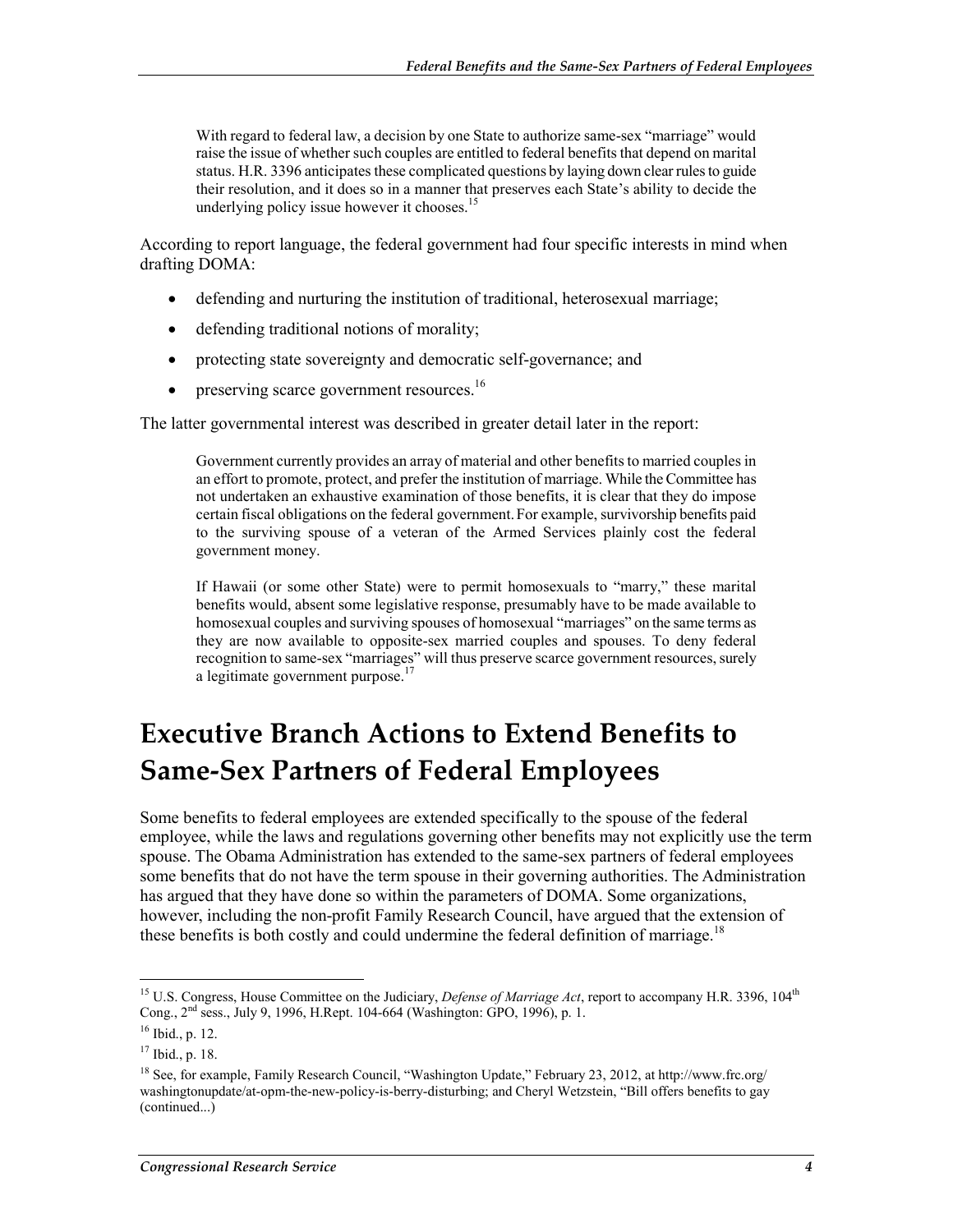President Obama has issued two memoranda that address the eligibility of same-sex domestic partners for federal employee benefits.<sup>19</sup> The first memorandum directed agencies to determine which benefits could be offered within the parameters of existing law. The second memorandum required agencies to extend specific benefits to the domestic partners of federal employees.

### **The First Memorandum**

On June 17, 2009, President Obama released a memorandum directing all executive departments and agencies to review and evaluate their existing employee benefits to determine "which may legally be extended to same-sex partners."<sup>20</sup>

In his public statement accompanying the memorandum's release, he said that his Administration "was not authorized by existing Federal law to provide same-sex couples with the full range of benefits enjoyed by heterosexual married couples." The President said many private companies already offer such benefits to same-sex domestic partners, which "helps them compete for and retain the brightest and most talented employees. The Federal Government is at a disadvantage on that score right now, and change is long overdue."<sup>21</sup>

The memorandum required each executive department and agency to provide to the Director of OPM a report that included "a review of the benefits provided by their respective departments and agencies" in order "to determine what authority they have to extend such benefits to samesex domestic partners of Federal employees." Agencies were given 90 days to complete their reviews. In addition, the memorandum instructed OPM to issue guidance regarding compliance with anti-discrimination policies in the hiring of federal employees (5 U.S.C. §2302(b)(10)). The memorandum was explicit in stating that all extensions of benefits and protections be "consistent with Federal law." No extension of benefits, therefore, could violate DOMA or any other law prohibiting the extension of benefits to same-sex domestic partners. The agency reports were due on September 15, 2009. OPM reviewed these reports and worked with the Department of Justice (DOJ) to recommend the extension of several federal benefits to the partners of federal employees in same-sex relationships.

 $\overline{a}$ 

20 President Barack Obama, *Memorandum for the Heads of Executive Departments and Agencies*, The White House: Office of the Press Secretary, Subject: Federal Benefits and Non-Discrimination, June 17, 2009, at http://www.whitehouse.gov/assets/documents/2009fedbenefits\_mem\_rel.pdf. See also, The White House: Office of the Press Secretary, "Statement by the President on the Presidential Memorandum on Federal Benefits and Non-Discrimination, and Support of the Lieberman-Baldwin Benefits Legislation," press release, June 17, 2009, at http://www.whitehouse.gov/the\_press\_office/Statement-by-the-President-on-the-Presidential-Memorandum-on-Federal-Benefits-and-Non-Discrimination-and-Support-of-the-Lieberman-Baldwin-Benefits-Legislation/.

<sup>(...</sup>continued)

partners," *The Washington Times*, May 14, 2012, at http://www.washingtontimes.com/news/2012/may/14/bill-offersbenefits-to-gay-partners/.

<sup>&</sup>lt;sup>19</sup> On February 11, 2013, Secretary of Defense Leon Panetta issued a memorandum to extend benefits to same-sex partners of military members. The memorandum does not extend benefits that are available only to spouses. As noted elsewhere in this report, DOMA defines spouse as a person of the opposite sex who is a husband or a wife. The memorandum is available at http://www.defense.gov/news/Same-SexBenefitsMemo.pdf. The provision of benefits to military personnel is beyond the scope of this report.

 $21$  Ibid.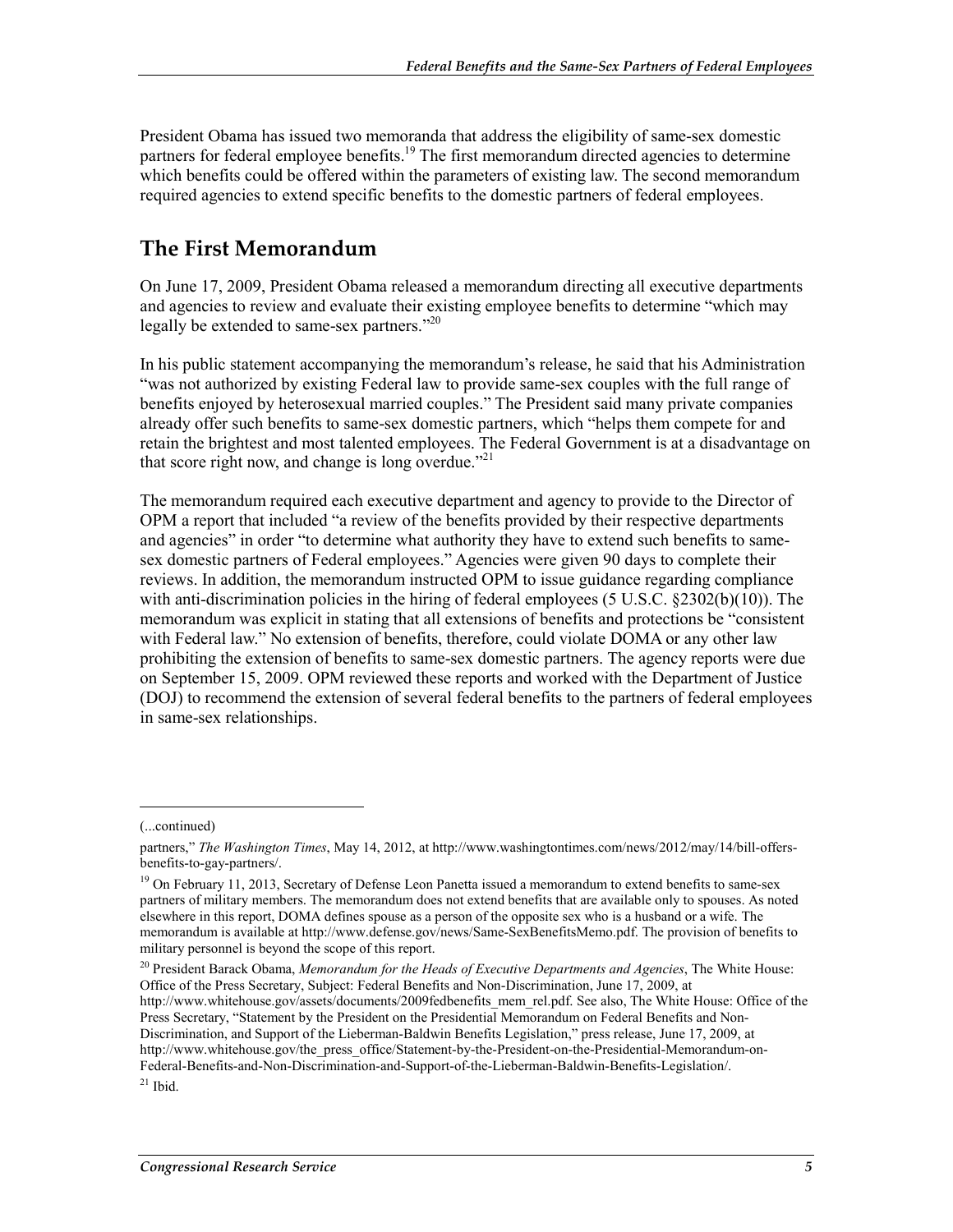#### **The Second Memorandum**

On June 2, 2010, President Obama released a memorandum that detailed the benefits OPM and DOJ recommended for extension to same-sex partners.<sup>22</sup> The memorandum stated that children of same-sex partners fall "within the definition of 'child' for purposes of [f]ederal child-care subsidies, and, where appropriate, for child-care services.<sup> $323$ </sup> Additionally, the memorandum required extension of the following benefits:

- A same-sex partner will be deemed to have an insurable interest in a federal employee with respect to survivor annuities under the Civil Service Retirement System and Federal Employee Retirement System (5 U.S.C. §§8339 and 8420).<sup>24</sup> The employee will no longer have to file an affidavit with OPM certifying that his or her domestic partner is financially dependent on the employee.
- A federal employee in a same-sex partnership is now eligible for 24 hours of unpaid leave when the child of a same-sex partner is dismissed early from school, a routine medical purpose, or the same-sex partner or his or her child needs medical care.
- The same-sex partner of a federal employee is now eligible to collect travel and relocation payments incurred as a result of a partner's new job or reassignment. The benefit is also extended to a same-sex partner's children.
- A same-sex partner and his or her children are now eligible to join a credit union, use a fitness facility, or participate in planning and counseling services that are currently extended to an opposite-sex spouse and family members.

The memorandum also required OPM to report annually to the President "on the progress of the agencies in implementing this memorandum until such time as all recommendations have been appropriately implemented."<sup>25</sup> Pursuant to the memorandum, the benefit extensions were effective immediately. Media reports noted "lukewarm" reaction from gay rights groups to the extension of "marginal" benefits.<sup>26</sup>

# **Survey of Particular Benefits**

Both federal employees and federal annuitants have access to certain benefits. Some of these benefits can be transferred to spouses or other designated persons. In some cases, a federal employee's spouse may be explicitly authorized to receive a federal benefit. In other cases, a federal employee may designate a particular person to receive a federal benefit.

<sup>22</sup> President Barack Obama, *Memorandum for the Heads of Executive Department and Agencies*, the White House, Office of the Press Secretary, Extension of Benefits to Same-sex Domestic Partners of Federal Employees, Washington, D.C., June 2, 2010, at http://www.whitehouse.gov/the-press-office/presidential-memorandum-extensionbenefits-same-sex-domestic-partners-federal-emplo.

<sup>23</sup> Ibid., p. 1.

 $24$  Federal retirement benefits will be discussed in greater detail below.

 $^{25}$  Ibid., p. 3.

<sup>26</sup> Ben Smith, "Obama to extend some benefits to same-sex partners," *Politico*, June 16, 2009, at

http://www.politico.com/blogs/bensmith/0609/Obama\_to\_extend\_benefits\_to\_samesex\_partners.html.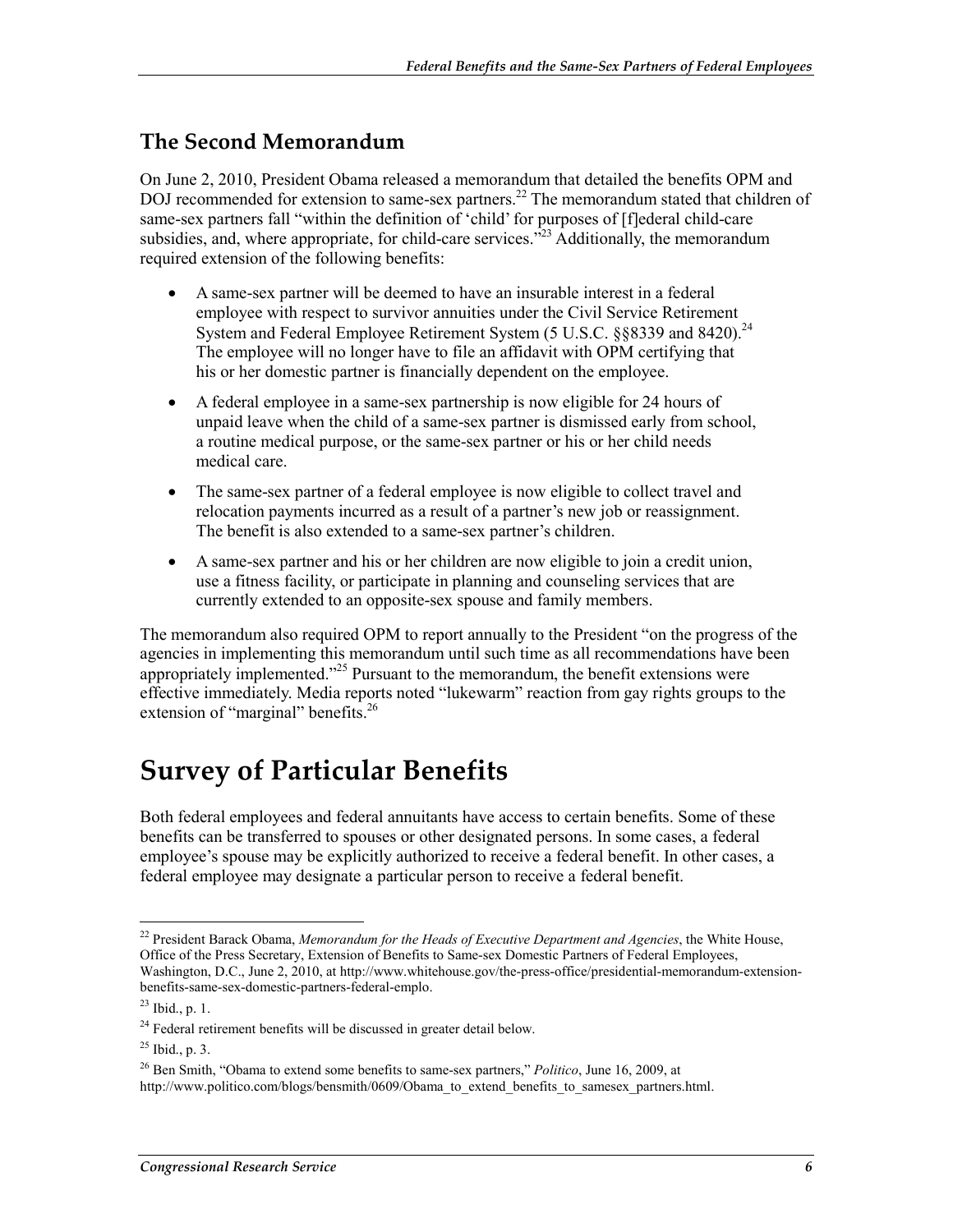This section reviews benefits that cannot be extended to same-sex partners, others that are available to same-sex partners, and still others that have been made available to same-sex partners by the Obama Administration. These benefits have been mentioned in both current and previous legislation and executive-branch memoranda. **Table 1** summarizes some of the benefits provided to federal employees and their spouses. It also provides information on whether these benefits are available to the same-sex partners of federal employees.

#### **Table 1. Some Benefits Available to Federal Employees and Their Spouses (as Defined by DOMA) and the Availability of These Benefits to the Same-Sex Partners of Federal Employees**

| <b>Federal Employee Benefit</b>                                                                                            | <b>Availability</b>                                                                                                                                                                                                                                                                                                                                                                                                                                                                                             |
|----------------------------------------------------------------------------------------------------------------------------|-----------------------------------------------------------------------------------------------------------------------------------------------------------------------------------------------------------------------------------------------------------------------------------------------------------------------------------------------------------------------------------------------------------------------------------------------------------------------------------------------------------------|
| Health, Dental, and Vision Benefits                                                                                        | A spouse of a federal employee may receive health, dental, and<br>vision insurance benefits. A same-sex domestic partner is ineligible<br>for these benefits.                                                                                                                                                                                                                                                                                                                                                   |
| Federal Employees Compensation Act (FECA)                                                                                  | A spouse of a federal employee is eligible for survivor benefits if the<br>employee is killed while performing his or her job. A same-sex<br>domestic partner is not eligible to receive compensation under<br>FECA.                                                                                                                                                                                                                                                                                            |
| Family and Medical Leave Act (FMLA)                                                                                        | Eligible employees may use unpaid leave to care for an ailing spouse<br>or for the ailing child of a spouse. An eligible employee may use<br>unpaid leave to care for an ailing same-sex domestic partner. An<br>eligible employee may use unpaid leave to care for the child of a<br>same-sex domestic partner.                                                                                                                                                                                                |
| Other Types of Leave (such as sick leave,<br>funeral leave)                                                                | OPM regulations define "family member" for various types of leave.<br>A spouse and a same-sex domestic partner are both included in the<br>definition of "family member" for leave purposes.                                                                                                                                                                                                                                                                                                                    |
| Federal Employees' Group Life Insurance<br>(FEGLI)                                                                         | If a designated beneficiary is not named, a spouse automatically<br>receives the life insurance benefit upon the death of a federal<br>employee enrolled in FEGLI. A same-sex domestic partner would<br>not automatically be the beneficiary. A federal employee may<br>designate anyone, including a same-sex domestic partner, as the<br>beneficiary of a life insurance benefit.                                                                                                                             |
| Civil Service Retirement System (CSRS) and<br>Federal Employee Retirement System (FERS)<br>Pensions and Survivors Benefits | A spouse may be entitled to receive a survivor's benefit under CSRS<br>and FERS if the worker dies while employed in federal service or if<br>the worker dies after retirement. The default benefit for a married<br>federal worker who retires is a joint-and-survivor annuity. A same-<br>sex domestic partner is ineligible to receive a survivor benefit and a<br>federal worker with a same-sex domestic partner is not eligible to<br>receive a joint-and-survivor annuity.                               |
| Insurable Interest Annuity                                                                                                 | A federal employee may designate anyone who is financially<br>dependent on the employee as the beneficiary of an Insurable<br>Interest Annuity. A same-sex domestic partner may be designated<br>as the beneficiary of an Insurable Interest Annuity.                                                                                                                                                                                                                                                           |
| Thrift Savings Plan (TSP)                                                                                                  | A TSP participant may designate anyone, including a same-sex<br>domestic partner, as the beneficiary of a TSP account. Upon death<br>of the TSP participant, the TSP account is distributed based on<br>order of precedence, if no beneficiary has been designated. In the<br>order of precedence, "spouse" is listed first. "Same-sex domestic<br>partner" is not listed in the order of precedence and would not be<br>eligible to receive the proceeds of a TSP account if no beneficiary<br>has been named. |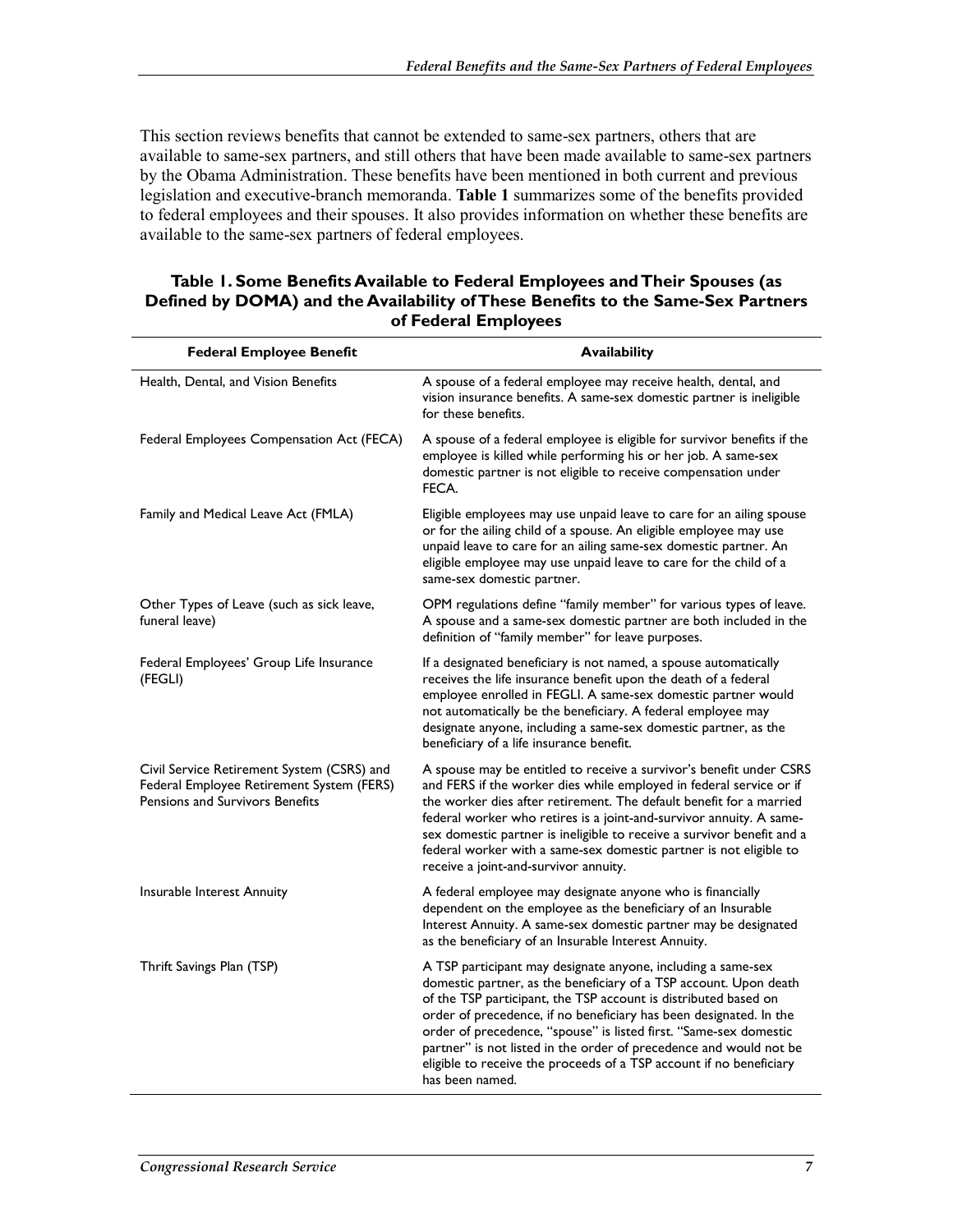| <b>Federal Employee Benefit</b>                      | <b>Availability</b>                                                                                                                                                    |
|------------------------------------------------------|------------------------------------------------------------------------------------------------------------------------------------------------------------------------|
| Federal Long-Term Care Insurance Program<br>(FLTCIP) | Qualified relatives of federal employees are eligible to enroll in the<br>FLTCIP. Same-sex domestic partners are included in the definition<br>of qualified relatives. |

**Source:** 5 U.S.C. §8909; 5 C.F.R. §890; P.L. 108-496; 5 U.S.C. Chapter 89A and 5 U.S.C. Chapter 89B; 5 U.S.C. Chapter 81; P.L. 103-3; 5 U.S.C. Chapter 63; 5 U.S.C. Chapter 87; P.L. 106-265; 5 U.S.C. §9001.

### **Benefits Expressly Provided to Spouses**

#### **Health Benefits**

The Federal Employees Health Benefits Program (FEHBP; 5 U.S.C. §8909; 5 C.F.R. §890) offers health benefits to qualifying federal employees and encompasses nearly 300 different health care plans. As with health care plans in the private sector, FEHBP provides benefits to enrollees for costs associated with a health checkup, an injury, or an illness. Health care costs are shared between the federal government and the enrollee. According to a 2010 study, the federal government pays, on average, 72% of a health plan's premium and 28% of the premium's cost is paid by the employee. $27$ 

Pursuant to the *Code of Federal Regulations*, certain family members of a federal employee are eligible to enroll in FEHBP.<sup>28</sup> Among those eligible are an employee's spouse and children under age  $22.^{29}$ 

Neither same-sex domestic partners of federal employees nor the partners' children are eligible to enroll in FEHBP. $30$  OPM's website states the following:

Same sex partners are not eligible family members. The law defines family members as a spouse and an unmarried dependent child under age 22. P.L. 104-199, Defense of Marriage Act, states, "the word 'marriage' means only a legal union between one man and

<sup>27</sup> U.S. Government Accountability Office, *U.S. Postal Service: Strategies and Options to Facilitate Progress toward Financial Viability*, GAO-10-455, p. 28, April 2010, at http://www.gao.gov/new.items/d10455.pdf. This average does not include the health benefit costs for the U.S. Postal Service (USPS). The health care benefits cost for USPS's nearly 646,000 employees is borne by USPS and its employees. Historically, USPS has paid a larger share of employees' health insurance premiums compared to other federal agencies. Until January 2012, USPS paid all health benefits costs for officers and executives of the service. In January, USPS's share of officer and executive health benefits premiums dropped from 100% to 91%. Starting in January 2012, the percentage of the premium covered by USPS will continue to drop until that percentage is equal to what the federal government provides to its other employees (an average of 72%).

<sup>28 5</sup> C.F.R. §890.302.

<sup>&</sup>lt;sup>29</sup> Ibid. A federal employee's child includes a "legitimate child," "an adopted child," or a "stepchild, foster child, or recognized natural child who lives with the enrollee in a regular parent-child relationship." As of January 1, 2011, an eligible dependent child may be up to 26 years old, pursuant to P.L. 111-148, the Patient Protection and Affordable Care Act. For more information see U.S. Office of Personnel Management, "Health: Reform," at http://www.opm.gov/ insure/health/reform/index.asp.

<sup>&</sup>lt;sup>30</sup> If a federal employee legally adopted the child of his or her same-sex partner, the child would be eligible to receive federal benefits. 5 C.F.R. §890.302.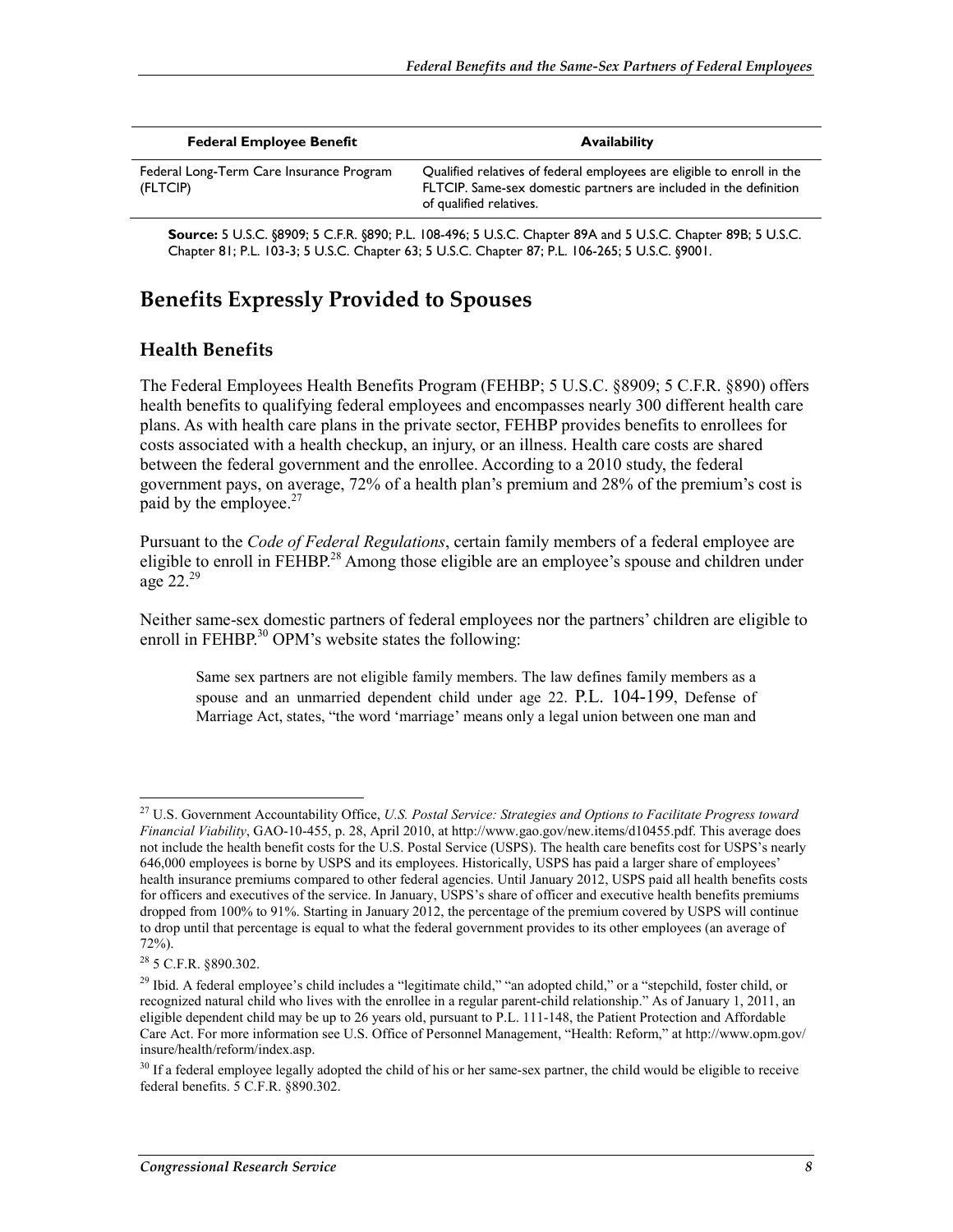one woman as husband and wife, and the word 'spouse' refers only to a person of the opposite sex who is a husband or a wife."<sup>31</sup>

#### **Dental and Vision Benefits**

Federal employees may choose to enroll in the Federal Dental and Vision Program (FEDVIP; P.L. 108-496; 5 U.S.C. Chapter 89A and 5 U.S.C. Chapter 89B), which provides vision and dental benefits in addition to the limited coverage provided by FEHBP. Unlike FEHBP, however, the enrollee pays all benefit premium costs—the federal government does not contribute to the benefit's premiums.

Like federal health benefits, federal employees may extend FEDVIP benefits to family members. Eligibility rules are identical to FEHBP's regulations.<sup>32</sup>

Both the Enhanced Dental Benefits program (5 U.S.C. §8951) and the Enhanced Vision Benefits program (5 U.S.C. §8981) are not extended to the same-sex partners of federal employees who are eligible for the benefit. OPM states on its website that "[t]he rules for family members' eligibility are the same as they are for the" FEHBP for both the dental and the vision programs.<sup>33</sup>

#### **Federal Employment Compensation Act Benefits**

A federal employee is eligible for up to \$100,000 in compensation if he or she is disabled while performing his or her job, pursuant to the Federal Employment Compensation Act (FECA; 5 U.S.C. Chapter §§8101-8193). If an employee is killed while performing his or her job, 5 U.S.C. §8102a requires that payment go to the deceased employee's spouse or children. The federal employee may also designate his or her parents or siblings as the compensation recipient.<sup>34</sup> The same-sex partner of a federal employee is not listed in statute among the eligible recipients of such compensation.

### **Federal Benefits Provided to Spouses and Others**

As noted earlier, for certain benefits, the term *spouse* is either not found in the benefit's authorizing language or the authorizing language widens the scope of eligibility. This section describes federal benefits that are either explicitly extended to same-sex partners of federal employees or those that allow federal employees to designate same-sex partners as beneficiaries.

<sup>&</sup>lt;sup>31</sup> U.S. Office of Personnel Management, "Federal Employees Health Benefits Program Handbook," at http://www.opm.gov/insure/health/reference/handbook/fehb28.asp.

<sup>&</sup>lt;sup>32</sup> U.S. Office of Personnel Management, "Federal Employees Dental and Vision Insurance Program (FEDVIP)," at http://www.opm.gov/insure/archive/dentalvision/.

<sup>&</sup>lt;sup>33</sup> U.S. Office of Personnel Management, "Dental: Introduction," at http://www.opm.gov/insure/dental/index.asp; and

U.S. Office of Personnel Management, "Vision: Introduction," at http://www.opm.gov/insure/vision/index.asp.  $34\,$  5 U.S.C.  $88102a(d)(1)$ .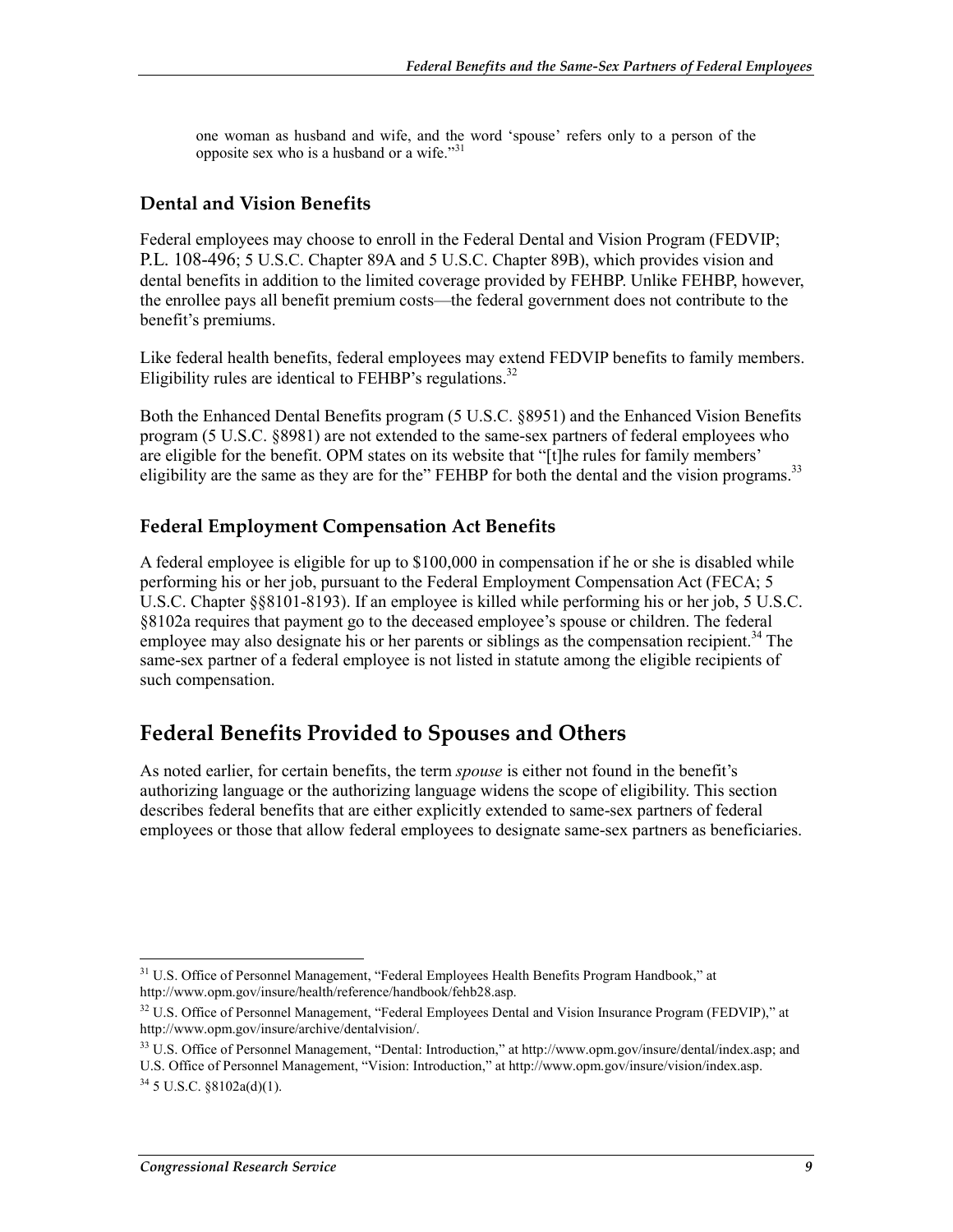#### **Family and Medical Leave Act**

Pursuant to the Family and Medical Leave Act (FMLA; P.L. 103-3; 5 U.S.C. Chapter 63), certain<sup>35</sup> federal employees are entitled to use up to 12 weeks of unpaid leave during any 12month period for any of the following reasons:

- the birth of a child of the employee and follow-up care related to that birth;
- the adoption of a child by the employee or placement of a foster child with the employee;
- the care of an employee's ailing spouse, child, or parent;
- an illness or condition of the employee that renders him or her unable to work; or
- the spouse, child, or parent of the employee is on covered active duty or has been notified of an impending call or order to covered active duty in the Armed Forces.36

The 12 weeks of unpaid leave may be used intermittently throughout the year, when the employee meets statutory and regulatory requirements of FMLA.<sup>37</sup>

FMLA regulations (5 C.F.R. §630.1201) define *spouse* explicitly as "an individual who is a husband or wife pursuant to a marriage that is a legal union between one man and one woman, including common law marriage between one man and one woman in States where it is recognized." A federal employee, therefore, may not use leave acquired pursuant to FMLA to care for an ailing same-sex domestic partner.

A June 22, 2010, Department of Labor (DOL) Administrator Interpretation of FMLA interpreted the act's definition of "son or daughter" to permit an employee in a same-sex partnership to use FMLA-approved leave to care for the child of his or her same-sex partner.<sup>38</sup> Prior to the Administrator Interpretation, a federal employee was not permitted to use leave acquired pursuant to FMLA to care for the ailing child of a same-sex domestic partner, unless the employee had legally adopted the child. The DOL interpretation applies to all employees in both the public and private sectors.

<u>.</u>

<sup>&</sup>lt;sup>35</sup> Pursuant to FMLA, federal employees must have completed at least one year of federal civilian service to qualify for leave. Additionally, temporary and intermittent employees are not excluded from FMLA coverage (5 U.S.C. §6382).

<sup>&</sup>lt;sup>36</sup> Pursuant to FMLA, a federal employee whose "spouse, son, daughter, parent, or next of kin" is a covered servicemember "shall be entitled to a total of 26 administrative workweeks of leave during a 12-month period to care for the servicemember" (5 U.S.C. §6382).

<sup>&</sup>lt;sup>37</sup> Pursuant to FMLA, federal employees are required to give employers at least 30 days' notice prior to taking leave when the need for leave is foreseeable (5 U.S.C. §6382(e)).

<sup>38</sup> Deputy Administrator Nancy J. Leppink, *Administrator's Interpretation No. 2010-3*, U.S. Department of Labor, June 22, 2010, at http://www.dol.gov/whd/opinion/adminIntrprtn/FMLA/2010/FMLAAI2010\_3.pdf. The interpretation permits any person serving "in loco parentis" to use FMLA-approved leave to care for a child. The interpretation defines "in loco parentis" as someone "who has put himself in the situation of a lawful parent by assuming the obligations incident to the parental relation without going through the formalities necessary to legal adoption." The new definition, therefore, is to include any adult-child relationship in which an adult is not the legal or biological parent of a child but he or she "has day-to-day responsibility for caring for a child."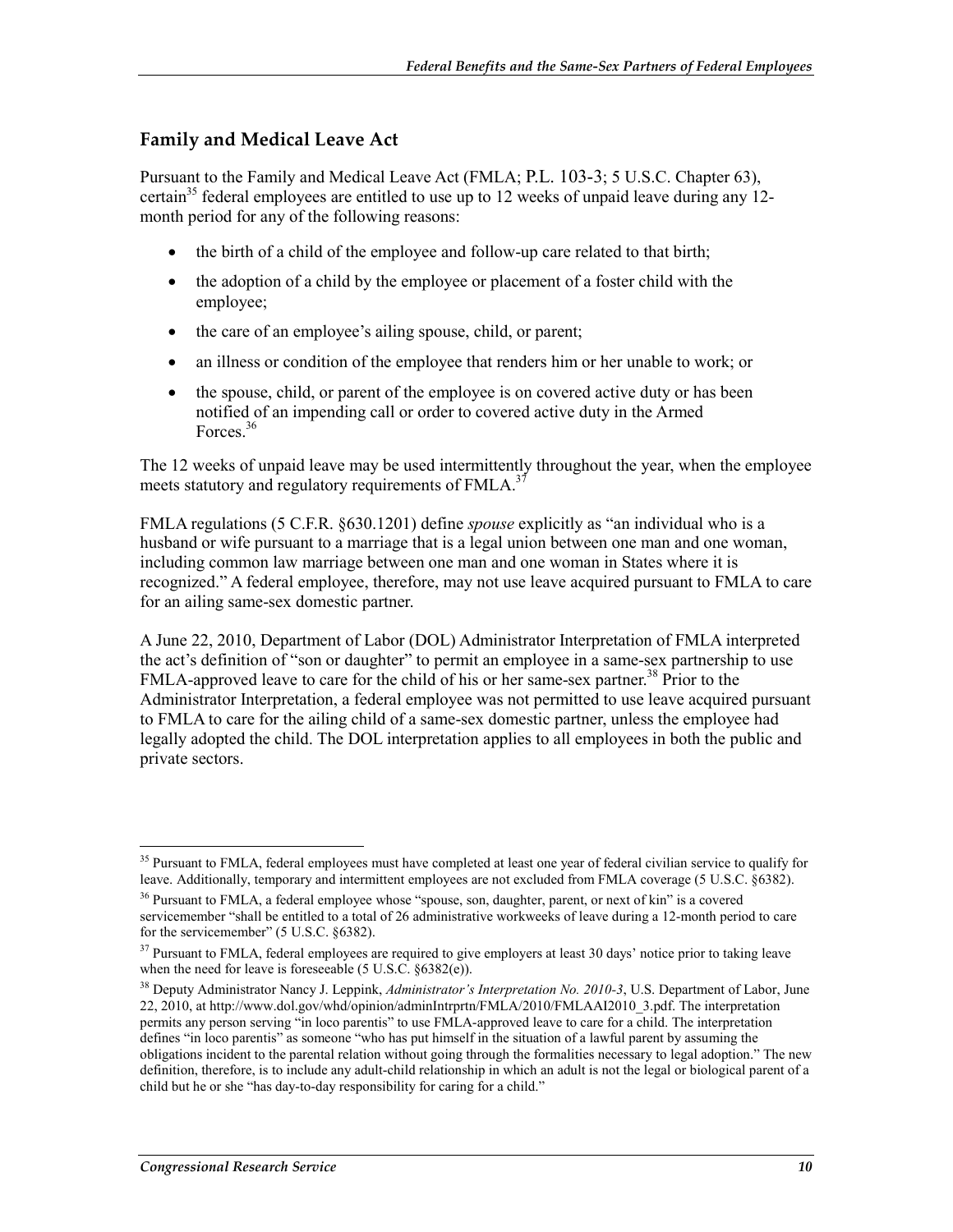#### **Other Types of Leave**

On June 14, 2010, OPM released a final rule clarifying the definitions of *family member* and *immediate relative* as they are used in determining eligibility for certain kinds of leave including sick leave, funeral leave, voluntary leave transfer, voluntary leave bank, and emergency leave transfer.<sup>39</sup> The regulation formerly had defined "family member" as any one of the following:

- spouse, and parents thereof;
- children, including adopted children and spouses thereof;
- parents;
- brothers and sisters; and
- any individual related by blood or affinity whose close association with the employee is the equivalent of a family relationship.<sup>40</sup>

Pursuant to the new regulation, the definition of family member now also includes

- grandparents and grandchildren, and spouses thereof; and
- a domestic partner and parents thereof, including the domestic partner of any of the relatives listed above. $41$

The new regulation also modified existing or added new definitions to criteria that determine if same-sex partners would be eligible for certain leave benefits. For example, the terms *committed*  relationship,<sup>42</sup> domestic partner,<sup>43</sup> parent,<sup>44</sup> and son or daughter<sup>45</sup> were added into the *Code of Federal Regulations.* The modified regulation applies to leave benefits for both same-sex and opposite-sex partnerships, and includes but is not limited to partnerships recognized by a state, territory, or district government. The regulation became effective June 14, 2010. The regulation does not appear to affect FMLA.

<sup>&</sup>lt;sup>39</sup> U.S. Office of Personnel Management, "Absence and Leave; Definition of Family Member, Immediate Relative, and Related Terms," 75 *Federal Register* 33491-33497, June 14, 2010.

 $^{40}$  5 C.F.R. §630.201. The definition of "immediate relative" was identically modified in 5 C.F.R. §630.803. The definitions of "committed relationship," "domestic partner," "family member," "parent," and "son or daughter" were modified in or added to 5 C.F.R. §630.902.

<sup>41</sup> Ibid., p. 33495.

<sup>42</sup> Ibid., p. 33496. The regulation defined the term as follows:

<sup>[</sup>a relationship] in which the employee, and the domestic partner of the employee, are each other's sole domestic partner (and are not married to or domestic partners with anyone else); and share responsibility for a significant measure of each other's common welfare and financial obligations. This includes, but is not limited to, any relationship between two individuals of the same or opposite sex that is granted legal recognition by a State or by the District of Columbia as a marriage or analogous relationship (including, but not limited to, a civil union).

<sup>&</sup>lt;sup>43</sup> Ibid. The regulation defined the term as follows: "[A]n adult in a committed relationship with another adult, including both same-sex and opposite-sex relationships."

<sup>&</sup>lt;sup>44</sup> Ibid. The regulation modified the term by adding a "parent ... of an employee's spouse or domestic partner."

<sup>&</sup>lt;sup>45</sup> Ibid. The regulation modified the term by adding a "son or daughter  $\ldots$  of an employee's spouse or domestic partner."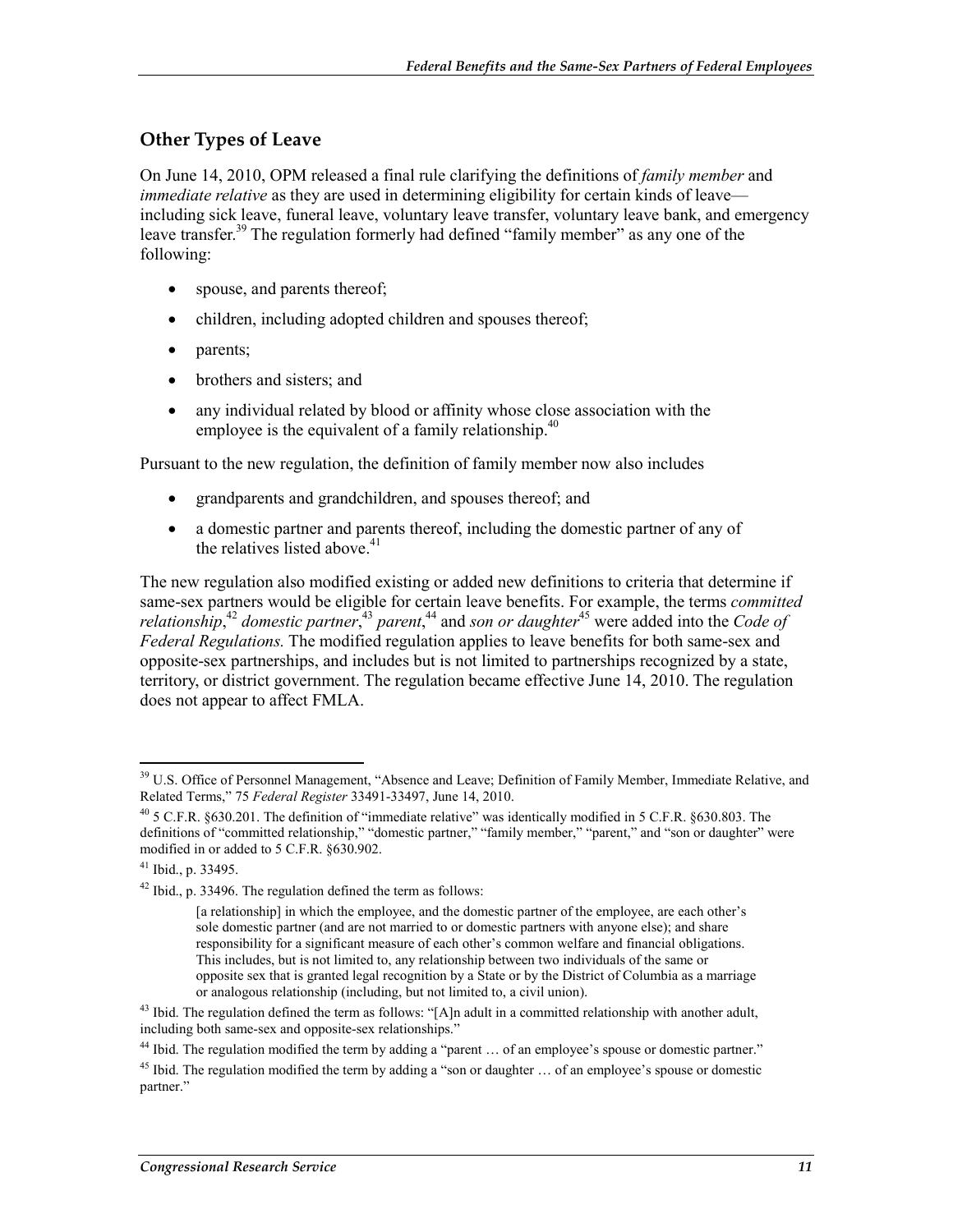#### **Life Insurance**

In some cases, a federal employee may not choose to enroll a spouse or same-sex partner in a federal benefit program. Instead, the employee may designate any individual as the recipient of a federal benefit. Pursuant to 5 U.S.C. Chapter 87, most federal employees, including part-time employees, are automatically enrolled in the Federal Employees' Group Life Insurance (FEGLI) program, which is administered by Metropolitan Life Insurance Company.<sup>46</sup> Federal employees pay two-thirds of their life-insurance premium, and the federal government pays the remaining third.<sup>47</sup> A federal employee may designate anyone, including a same-sex partner, as their life insurance beneficiary by filing an SF 2823 form.<sup>48</sup> A federal employee's spouse would automatically receive the federal benefit if he or she did not specifically designate a different beneficiary, pursuant to federal law (5 U.S.C. §8705(a)).

In 5 U.S.C. §8701, the section of *U.S. Code* that defines the terms used on statutes that govern federal life insurance, *family member* includes the phrase *spouse of the individual* when listing eligible beneficiaries. Title 5 U.S.C. §8705, the section of code that delineates the order of preference in which life insurance benefits would be distributed in the event of a federal employee's death, says life insurance benefits would first be distributed to any person or entity that was selected by the employee using the SF 2823 form. If no form was completed, the benefit would then go to "the widow or widower of the employee."<sup>49</sup> It would appear, therefore, that DOMA would preclude same-sex domestic partners from qualifying as a widow or widower.

### **Federal Employee Pensions and Survivor Benefits**

Federal employees with permanent appointments are eligible for retirement and disability benefits under either CSRS or FERS.<sup>50</sup> Employees hired before January 1, 1984, are covered by CSRS unless they chose to switch to FERS during open seasons held in 1987 and 1998. Most federal employees initially hired into permanent federal employment on or after January 1, 1984, are covered by FERS. CSRS and FERS provide (1) a defined benefit pension plan, which pays a monthly dollar amount for the lifetime of the retiree; and (2) access to the Thrift Savings Plan (TSP), which is a defined contribution retirement savings plan in which employee and (for employees covered by FERS) agency contributions accrue tax-deferred investment earnings in a retirement savings account.

#### **Benefits Under CSRS/FERS Defined Benefit Pension Plan**

Workers covered by the CSRS or FERS defined benefit pension plan receive a monthly retirement annuity for the lifetime of the retiree if the retiree meets all eligibility requirements.

<sup>&</sup>lt;sup>46</sup> A qualifying federal employee may be exempted from the life insurance program if he or she provides required written notice of the desired exemption (5 U.S.C. §8702). Qualifying federal employees may choose to enroll in additional life insurance coverage.

<sup>47</sup> USPS pays 100% of the life insurance premium.

<sup>48</sup> For more information about the SF 2823, see U.S. Office of Personnel Management, "Life: Designation of Beneficiary," at http://www.opm.gov/insure/life/fegli/sf2823.asp.

<sup>49 5</sup> U.S.C. §8705(a).

<sup>50</sup> For more information, see CRS Report 98-810, *Federal Employees' Retirement System: Benefits and Financing*, by Katelin P. Isaacs.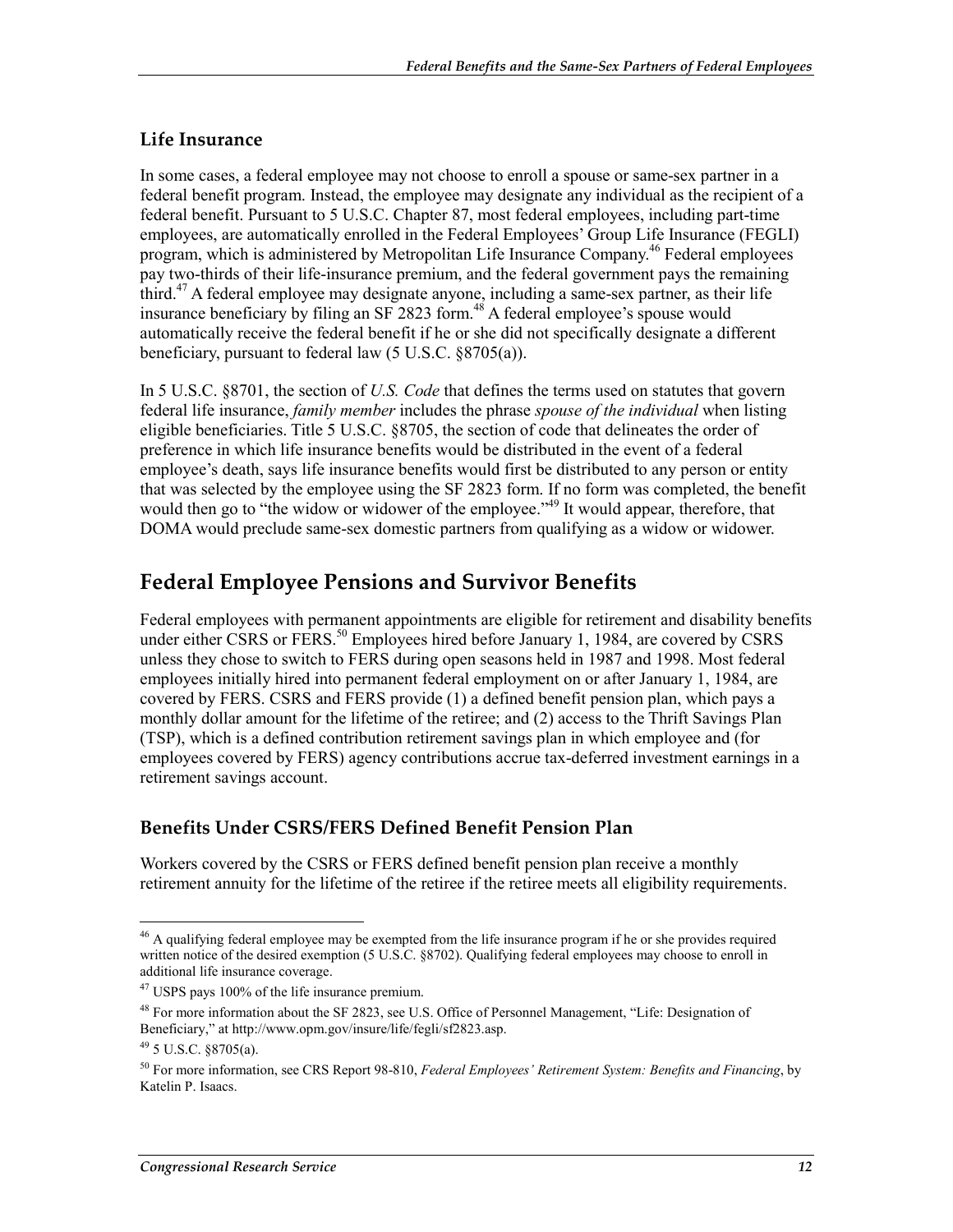The payment in retirement is determined by a formula that uses the worker's number of years in federal service, an accrual percentage, and salary base.<sup>51</sup> The accrual rate is higher for employees under CSRS than under FERS. Workers covered by CSRS do not participate in Social Security, do not receive Social Security benefits, and do not pay Social Security taxes. Workers covered by FERS fully participate in Social Security.<sup>52</sup>

Under CSRS and FERS, an eligible spouse is entitled to receive monthly retirement benefits if (1) the covered worker dies while employed in federal service; or (2) the covered worker dies after retirement. When a federal employee dies, the surviving spouse of the deceased federal employee may be entitled to a survivor's benefit.<sup>53</sup> When a married federal worker retires, the married couple receives a monthly retirement benefit for the longer of the lifetime of the worker or the spouse. The monthly benefit in retirement is reduced to account for the expected longer time period in which the benefit will be paid. The spousal benefit is the default option for married federal employees, unless both the federal worker and spouse provide written consent to waive the benefit.

Title 5 of the *U.S. Code*, which governs benefits under CSRS and FERS, defines the term *spouse* without reference to the individual's gender. Title 5 does not define the word *marriage*; however, the *Code of Federal Regulations* defines *marriage* for purposes of determining eligibility for federal retirement benefits under Title 5 as "a marriage recognized in law or equity under the whole law of the jurisdiction with the most significant interest in the marital status of the employee, member, or retiree unless the law of that jurisdiction is contrary to the public policy of the United States."54 Since DOMA defines a *spouse* as "a person of the opposite sex who is a husband or a wife," same-sex partners are ineligible to receive spousal benefits entitled to opposite-sex partners.

If a federal employee dies, and no survivor annuity is payable to a spouse, former spouse, or a child, then the employee's contributions to CSRS and FERS may be returned as a lump-sum benefit. Under both FERS and CSRS, an employee may designate anyone, including a same-sex partner, as his or her beneficiary for a lump-sum refund of retirement contributions to the retirement system. If anyone qualifies to receive survivor annuity benefits by law (such as a spouse or dependent child), however, retirement contributions cannot be refunded. If no survivor benefit is payable and the employee has not designated a beneficiary, then the return of contributions will be distributed based on the order of precedence. The order of precedence awards the benefits in the following order: widow or widower; child or children equally, and to

<sup>&</sup>lt;sup>51</sup> For example, CSRS pensions equal 1.5% of high-three average pay for each of the first five years of service, 1.75% for the  $6<sup>th</sup>$  through  $10<sup>th</sup>$  years; and 2.0% of high-three average pay for each year of service after the  $10<sup>th</sup>$  year. FERS pensions equal 1% of high-three year average pay for each year of service or 1.1% per year of service if the employee retires at age 62 or older and has 20 or more years of federal service. Current Members of Congress and congressional staff, federal law enforcement officers, firefighters, and air traffic controllers accrue benefits at higher rates.

<sup>&</sup>lt;sup>52</sup> Some Members of Congress can opt out of the federal pension plan and choose to be covered by Social Security alone. See CRS Report RL30631, *Retirement Benefits for Members of Congress*, by Katelin P. Isaacs.

<sup>&</sup>lt;sup>53</sup> Under CSRS, survivor benefits are paid to the surviving spouse if the employee completed at least 18 months of creditable service and was covered under CSRS at the time of death. Under FERS, survivor benefits are paid to the surviving spouse if the employee completed at least 18 months of creditable civilian service under FERS. Under both CSRS and FERS, the surviving spouse must be married to the employee for at least nine months. If the death occurred before nine months of marriage, a survivor annuity may still be payable if the employee's death was accidental, or if there was a child born of the marriage. For details on the amount of the survivor's benefit, see http://www.opm.gov/ retire/post/survivor/deceased\_employee.asp.

<sup>54</sup> See 5 C.F.R. §831.603 and 5 C.F.R. §843.10.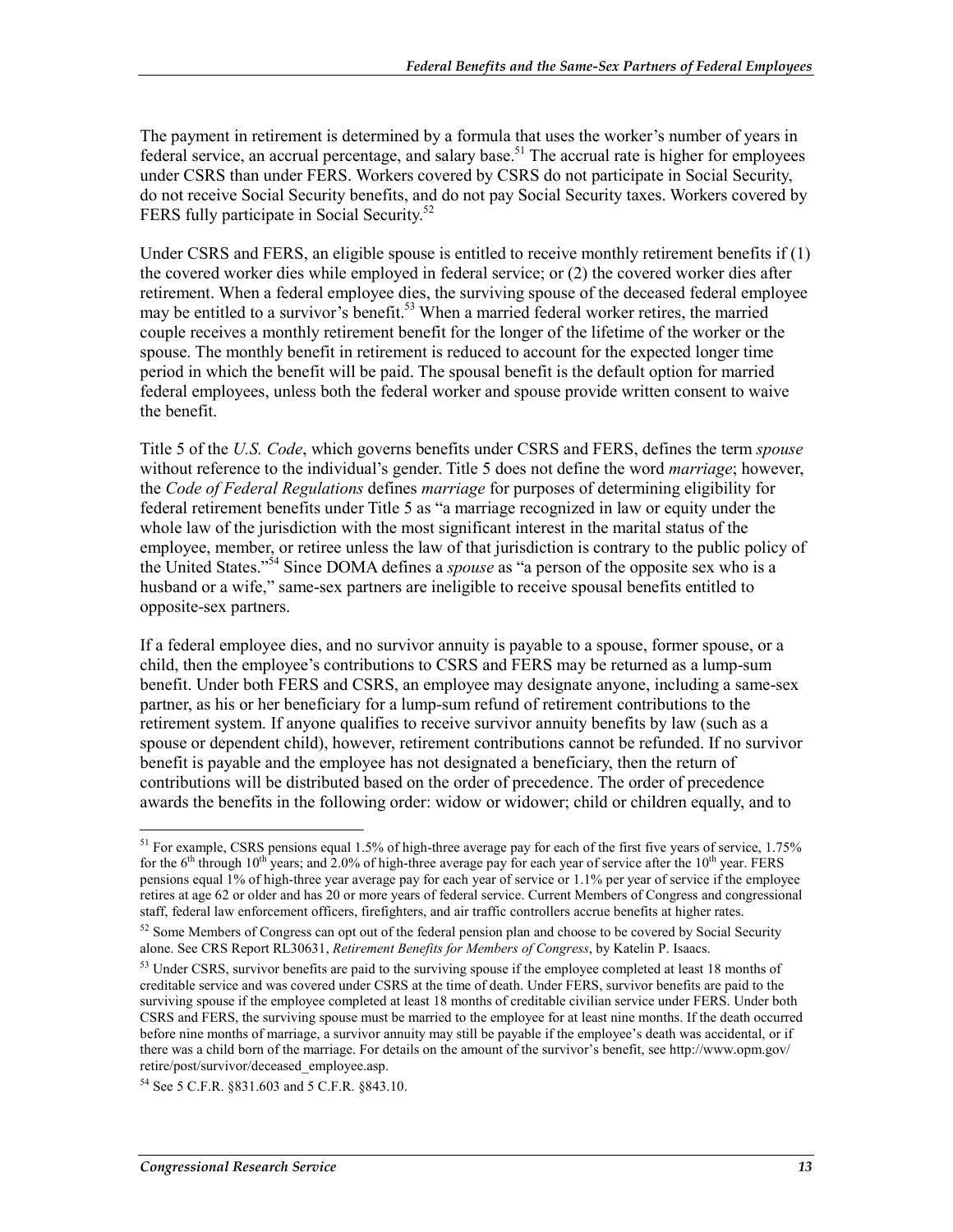the descendants of deceased children; parents equally or surviving parent; appointed executor or administrator of estate; or next of kin who is entitled to your estate under the laws of the state in which the employee resided at the time of death.

#### **Insurable Interest Annuity**

Although a federal employee cannot name a domestic partner as his or her surviving beneficiary under either FERS or CSRS, an employee who is applying for a non-disability retirement can elect an Insurable Interest Annuity (IIA), which is a survivor annuity to an individual who is financially dependent on the employee. Only one person may be named as the beneficiary of the IIA, and the election must be made at the time of retirement. The employee must establish, through one or more affidavits from other people, the reasons why the beneficiary might reasonably expect to suffer loss of financial support as a result of the employee's death. The cost of an IIA can range from a 10% reduction in the employee's retirement annuity if the beneficiary is 10 years younger than the employee to a 40% reduction if the beneficiary is 30 or more years younger.

#### **TSP Defined Contribution Pension Plan**

Both CSRS- and FERS-covered workers may contribute up to \$17,000 in 2012 (\$22,500 for those age 50 and older) to the Thrift Savings Plan (TSP). Contributions to TSP are excluded from taxable income; taxes are paid when funds are withdrawn in retirement. Employees covered by FERS receive an agency matching contribution of up to 5% to their TSP account. Workers covered by CSRS do not receive agency matching contributions.

A federal employee can name anyone, including a domestic partner, as the beneficiary under the TSP.<sup>55</sup> The beneficiary will receive the amount in the TSP account following a participant's death. For spouses who are beneficiaries of a deceased TSP participant and the account is \$200 or more, TSP establishes a beneficiary participant account. The beneficiary account is automatically invested in the Government Securities Investment (G) Fund until the spouse beneficiary elects different investment options. The spouse may keep the funds in the TSP beneficiary account or elect to withdraw or transfer the funds to an Individual Retirement Account (IRA) or other retirement plan, if the plan allows. Non-spouse beneficiaries cannot retain a TSP account. The funds in a deceased participant's account are either transferred directly to the non-spouse beneficiary or to an inherited  $\text{IRA.}^{56}$ 

#### **Death Benefits If No Beneficiary Is Named**

If an employee does not designate one or more beneficiaries under FERS, CSRS, or the TSP, the funds will be distributed based on the order of precedence. The order of precedence awards the benefits in the following order: widow or widower; child or children equally, and to the descendants of deceased children; parents equally or surviving parent; appointed executor or administrator of estate; or next of kin who is entitled to the estate under the laws of the state in

<sup>1</sup> <sup>55</sup> For more information, see the TSP publication "Information for Participants and Beneficiaries," at https://www.tsp.gov/PDF/formspubs/tspbk31.pdf.

<sup>56</sup> For more information on IRAs, see CRS Report RL34397, *Traditional and Roth Individual Retirement Accounts (IRAs): A Primer*, by John J. Topoleski.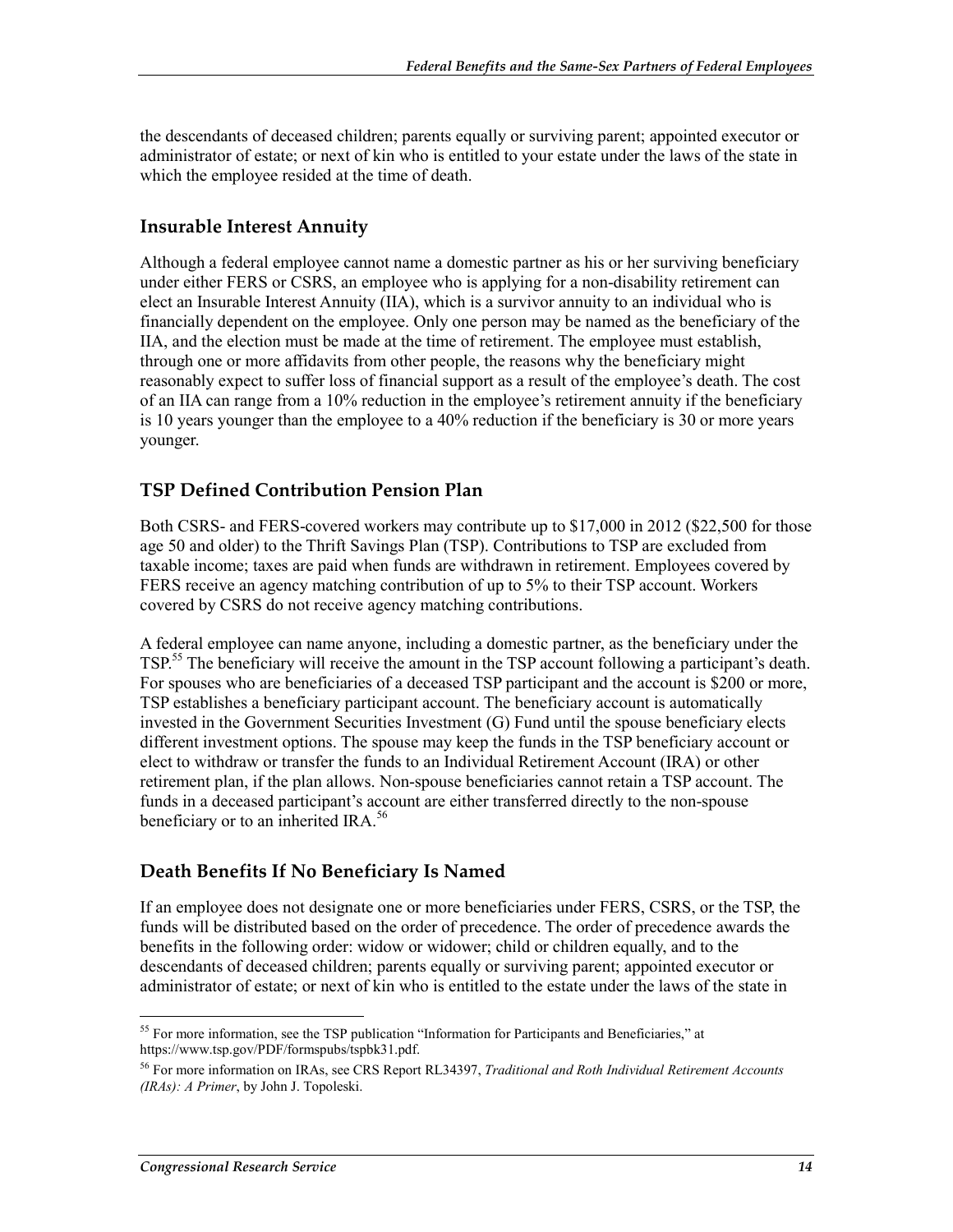which the employee resided at the time of death. Thus, the funds from the TSP or CSRS/FERS lump-sum benefit will bypass a same-sex partner unless the federal employee actively designates that person as the beneficiary. $57$ 

#### **Federal Long Term Care**

Federal employees may apply for the Federal Long Term Care Insurance Program (FLTCIP; P.L. 106-265; 5 U.S.C. §9001), which provides medical services for enrollees who suffer a chronic medical condition and are unable to care for themselves. Employees may voluntarily opt into FLTCIP, and the entire premium is covered by the enrollee. Pursuant to 5 U.S.C. §9001, qualifying federal employees; members of the uniformed services; federal annuitants; current spouses of federal employees, servicemembers, or annuitants; adult children of federal employees, servicemembers, or annuitants; and parents, parents-in-law, and stepparents of federal employees, servicemembers, or annuitants are eligible to enroll in FLTCIP. In addition, federal law states that OPM may prescribe regulations that permit an "individual having such other relationship" to a federal employee, servicemember, or annuitant to enroll in FLTCIP.<sup>58</sup>

On June 1, 2010, OPM published in the *Federal Register* a final rule that expanded the definition of *qualified relative* to include "the same-sex domestic partners of eligible Federal and U.S. Postal Service employees and annuitants."<sup>59</sup> As of July 1, 2010, same-sex partners of federal employees are eligible for FLTCIP benefits.

Several comments received by OPM during the regulatory review of the definition change of *qualified relative* requested that opposite-sex domestic partners—in addition to same-sex partners—be made eligible for the long term care benefit. In the final rule, however, OPM wrote that "opposite-sex domestic partners were not included because they may obtain eligibility to apply for Federal long term care insurance through marriage, an option not currently available to same-sex domestic partners."<sup>60</sup>

Prior to this regulation, qualified relatives included a spouse, parent, stepparent, parent-in-law, and adult child who was at least age 18.

 $^{60}$  Ibid., p. 30267.

<sup>1</sup> 57 5 U.S.C. §5570.

 $58$  5 U.S.C. §9001(5)(D).

<sup>59</sup> U.S. Office of Personnel Management, "Federal Long Term Care Insurance Program: Eligibility Changes," 75 *Federal Register* 30267-30268, June 1, 2010. According to the final rule, "domestic partner" is defined as follows:

<sup>&</sup>quot;domestic partner'' is a person in a domestic partnership with an employee or annuitant of the same sex. The term "domestic partnership" is defined as a committed relationship between two adults, of the same sex, in which the partners—are each other's sole domestic partner and intend to remain so indefinitely; have a common residence, and intend to continue the arrangement indefinitely; are at least 18 years of age and mentally competent to consent to contract; share responsibility for a significant measure of each other's financial obligations; are not married to anyone else; are not a domestic partner of anyone else; are not related in a way that, if they were of opposite sex, would prohibit legal marriage in the state in which they reside; will certify they understand that willful falsification of the documentation described in paragraph (a) of this section may lead to disciplinary action and the recovery of the cost of benefits received related to such falsification and may constitute a criminal violation under 18 U.S.C. § 1001.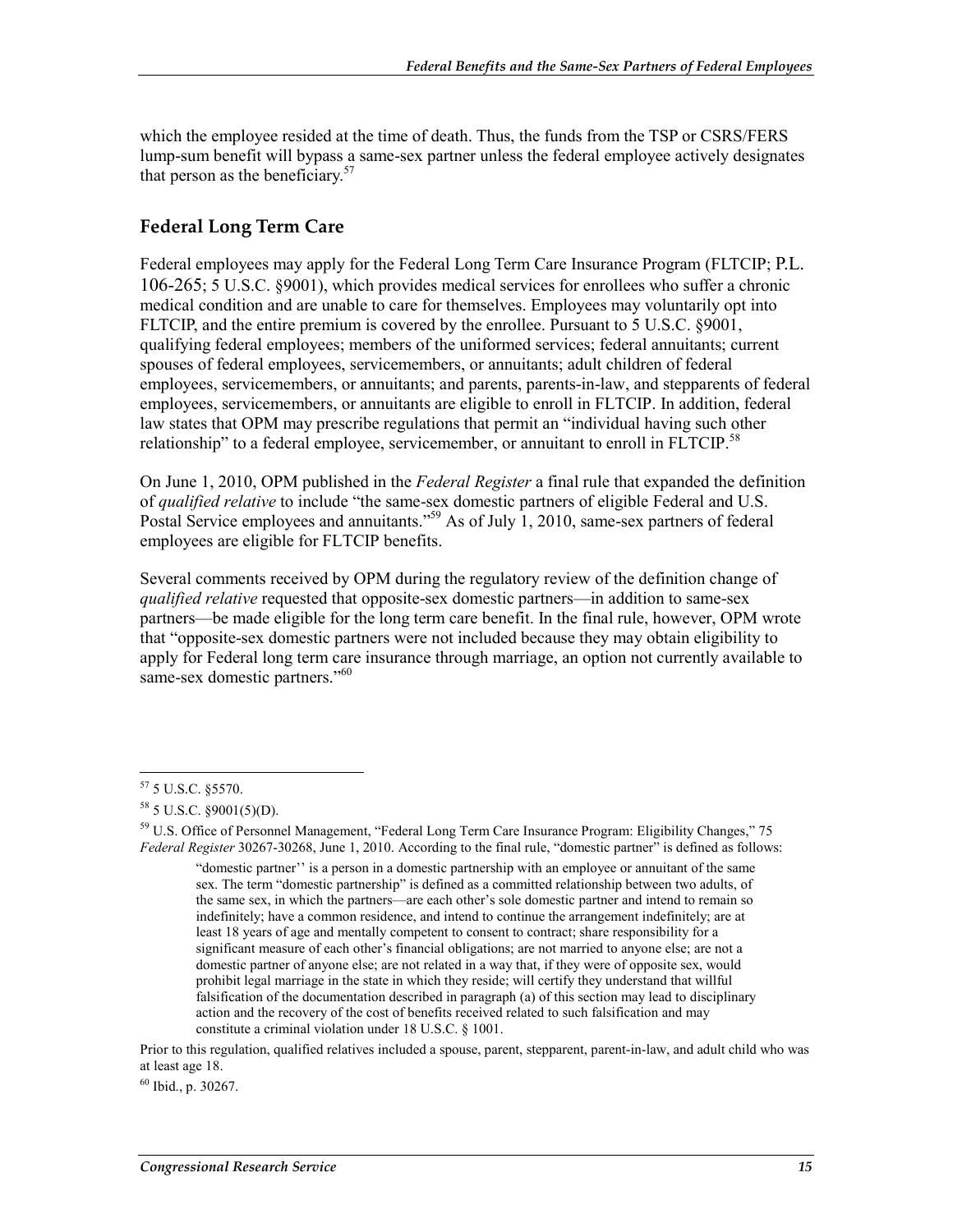# **Legislation to Affect Benefits for the Same-Sex Partners of Federal Employees**

### **113th Congress**

As a February 28, 2013, no bills have been introduced that would affect the benefits of same-sex partners of federal civilian employees.<sup>61</sup>

### **112th Congress**

In the  $112<sup>th</sup>$  Congress, however, two bills were introduced that, if enacted, would have provided insurance, travel, and other benefits to the same-sex partners of federal employees.

#### **H.R. 3485 / S. 1910, Domestic Partnership Benefits and Obligations Act of 2011**

On November 18, 2011, Senator Joe Lieberman—on behalf of himself and Senator Susan Collins—introduced S. 1910, the Domestic Partnership Benefits and Obligations Act of 2011. That same day, Representative Tammy Baldwin introduced a companion bill, H.R. 3485, in the House. S. 1910 was referred to the Committee on Homeland Security and Governmental Affairs. On May 16, 2012, the committee reported S. 1910 favorably with an amendment in the nature of a substitute.<sup>62</sup> H.R. 3485 was referred to the Oversight and Government Reform Committee's Subcommittee on Workforce Protections, the House Education and the Workforce's Subcommittee on Workforce Protections, the House Judiciary's Subcommittee on Courts, Commercial and Administrative Law, and the Committee on House Administration. No further action was taken.

Among the benefits the bills<sup>63</sup> sought to extend were the following:

- health insurance and enhanced dental and vision benefits (5 U.S.C. Chapters 89, 89A, 89B);
- retirement and disability benefits and plans (5 U.S.C. Chapters 83, 84; 31 U.S.C. Chapter 7; 50 U.S.C. Chapter 38);

<sup>1</sup>  $61$  H.R. 683, the Military Spouses Equal Treatment Act, introduced by Representative Adam Smith on February 14, 2013, would add to the definition of spouse for purposes of military personnel policies and military and veterans benefits marriages that were (1) valid in the U.S. state in which the marriage was entered into or (2) valid in the place in which the marriage was entered into and could have been entered into in a U.S. state. The provision of benefits to military personnel is beyond the scope of this report.

 $62$  The amendment added a provision that allowed the federal government to recoup certain health costs if those costs were paid for by an outside insurer or other liable entity. It also provided authority to pay for the costs of same-sex partner benefits, as well as included some technical amendments.

 $63$  This section of the report defaults to bill language in S, 1910, unless otherwise stated. In some instances, the language in S. 1910 was identical or similar to the language in H.R. 3485. In some instances, the bills had different language. This section of the report included examples of both similar and different language uses in the bills. The report makes clear when language from H.R. 3485 was provided.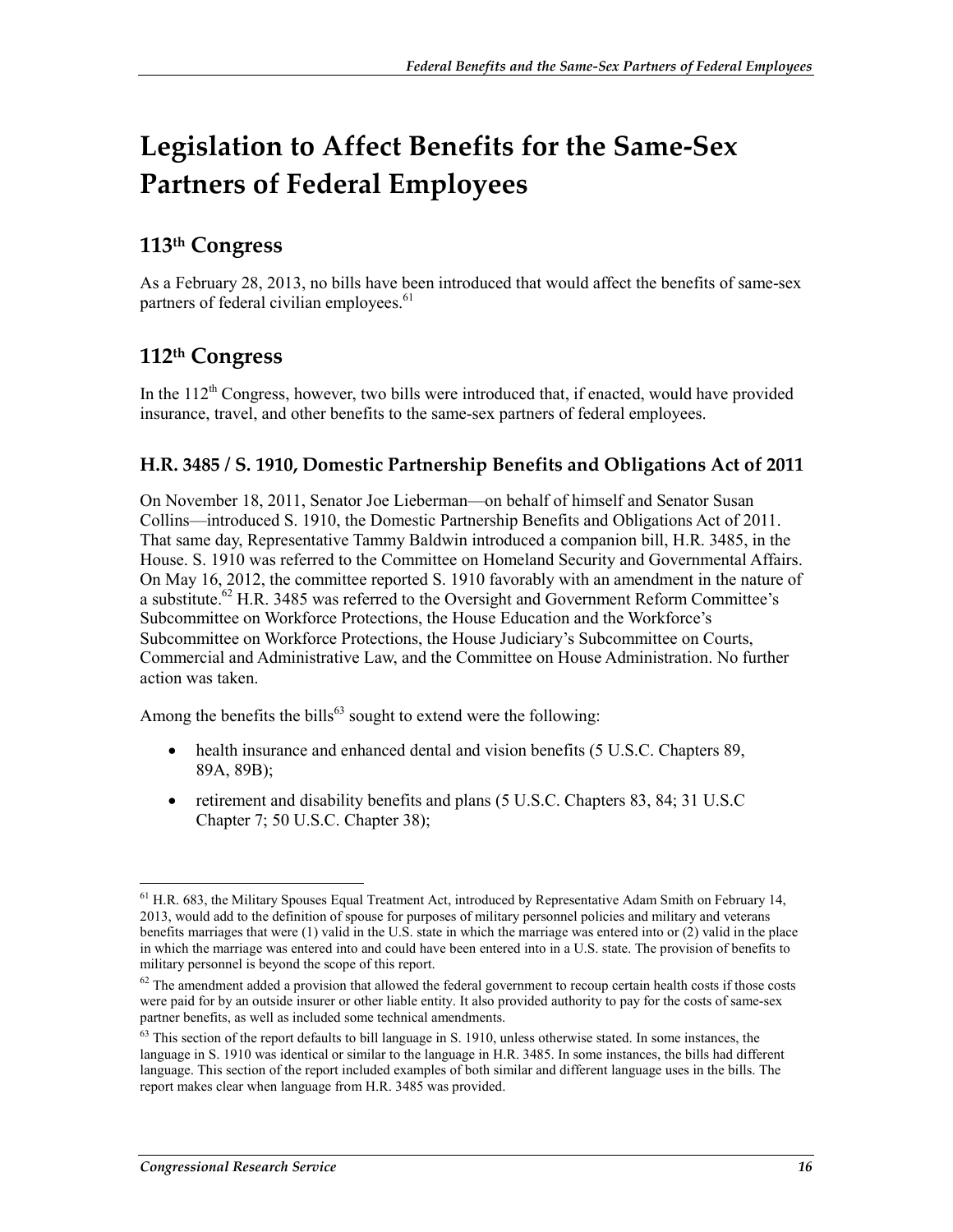- family, medical, and emergency leave (2 U.S.C. §1312; 3 U.S.C. §412; 5 U.S.C. Chapter 63 – subchapters II, IV, and V; 29 U.S.C. §2601 et seq.);
- federal group life insurance (5 U.S.C. Chapter 87);
- long-term care insurance (5 U.S.C. Chapter 90);
- compensation for work injuries (5 U.S.C. Chapter 81);
- benefits for disability, death, or captivity (5 U.S.C. §§5569 and 5570; 22 U.S.C. §3973; 42 U.S.C. §3796 et seq.); and
- travel, transportation, and related payments and benefits (5 U.S.C. Chapter 57; 22 U.S.C. §4981 et seq.; 10 U.S.C. §1599b; 22 U.S.C. Chapter 52; 33 U.S.C.  $$3071$ ).<sup>64</sup>

Pursuant to S. 1910, each qualifying federal employee seeking to enroll his or her same-sex domestic partner in a federal benefit program would have been required to file an affidavit of eligibility with OPM. In the affidavit, the employee would have had to "attest" that he or she was in a "committed domestic-partnership," which included the following conditions:

- the partners "are in a committed domestic-partnership relationship with each other ... and intend to remain so indefinitely";
- the partners "have a common residence and intend to continue to do so".<sup>65</sup>
- the partners are at least 18 years old and are "mentally competent to consent to contract";
- the partners "share responsibility for a significant measure of each other's common welfare and financial obligations";
- the partners are not "married to or in a domestic partnership with anyone except each other":
- the partners are not related by blood in a way that would prohibit legal marriage between individuals otherwise eligible to marry in the jurisdiction"; and
- the partners would be subject to the same ethical standards, financial disclosures, and conflict of interest requirements as those placed on the spouses of federal employees (5 U.S.C. Appendix; 5 U.S.C. §§3110, 7301, 7342(a)(1),7351, 7353; 2 U.S.C. §1602(4)(D); 18 U.S.C. §§205(e), 208(a); 31 U.S.C. §1353; 42 U.S.C.  $§290b(i)(2)$ ).

Additionally, the applicant would have had to attest that he or she understood that "as a domestic partner, each individual not only gains certain benefits, but also assumes some obligations." The

<sup>1</sup> <sup>64</sup> Not all of the sections of U.S. Code cited in this list are explicitly included in S. 1910 and H.R. 3485. For example, disability, death, or captivity benefits for Foreign Service officers and public safety officers (22 U.S.C. §3973 and 42 U.S.C. §3796, respectively).

<sup>&</sup>lt;sup>65</sup> H.R. 3485 would have allowed the partners to live in separate locations "because of financial, employment-related, or other reasons identified in the affidavit." S. 1910, on the other hand, included language that permitted the partners to live in separate residences when they were "prevented from [living together] because of an assignment abroad or other employment-related factors, financial considerations, family responsibilities, or other similar reason" that would be identified in the affidavit.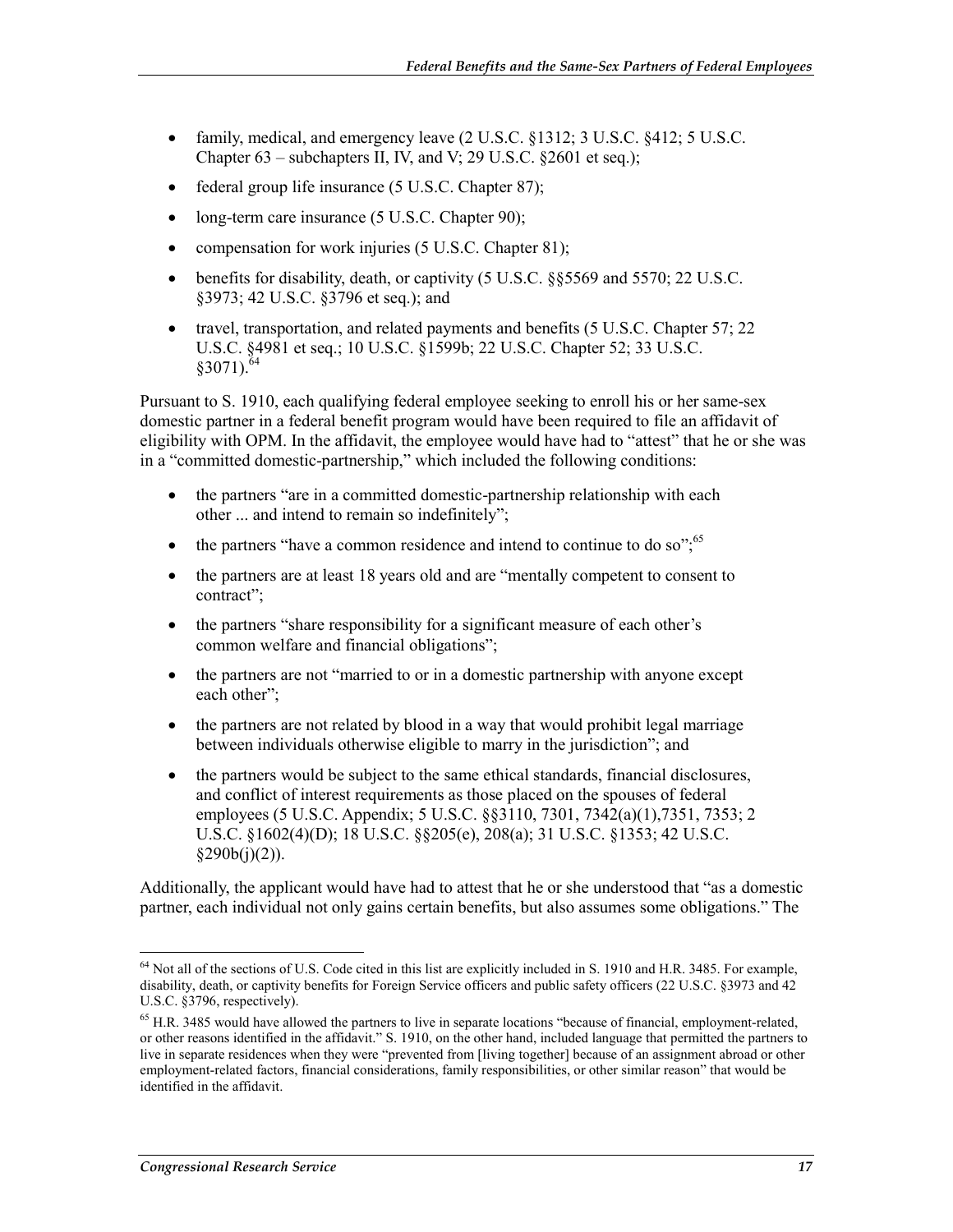bills' language provided for "criminal and other penalties" if certain legal obligations were violated. $66$ 

Both S. 1910 and H.R. 3485 would have required a federal employee to file a statement of dissolution within 30 days of the death of his or her same-sex partner or the dissolution of the relationship.<sup>67</sup> Both bills would have provided benefits to the living partner of a deceased federal employee as if he or she were a widow or widower.<sup>68</sup> Additionally, a former partner would have been entitled to benefits identical to that of a former spouse.<sup>69</sup>

Natural children or adopted step children of a federal employee's same-sex partner would have been entitled to benefits identical to that of a natural or adopted child of a federal employee's spouse, pursuant to the bills.<sup>70</sup>

Similar bills to both S. 1910 and H.R. 3485 were introduced in the previous seven Congresses.<sup>71</sup> As of January 31, 2013, similar bills have not been introduced in the  $113<sup>th</sup>$  Congress.

No bill was introduced in the  $112<sup>th</sup>$  Congress that sought to explicitly rescind the benefits extended by the Obama Administration. As of January 31, 2013, no bill has been introduced in the  $113<sup>th</sup>$  Congress that would rescind the benefits.

# **Some Potential Policy Considerations Regarding Same-Sex Benefits and Federal Employees**

This section provides analysis of some potential policy considerations Congress may consider that are related to federal employees and the extension of health and other benefits to same-sex partners of federal employees. Congress may choose to examine or modify existing policies related to the extension of benefits to the partners of federal employees in same-sex relationships, or maintain existing policies. Currently benefits like health care, dental care and eye care are not

<sup>1</sup> 66 S. 1910, Section 101. H.R. 3485's language was different than that in S. 1910. H.R. 3485 read as follows:

The filing employee, former employee, or annuitant (as the case may be) understands that willful falsification of information set forth in the affidavit or failure to provide appropriate notification of the termination of the domestic partnership may lead to the recovery of amounts obtained as a result of such falsification or failure (as the case may be), criminal or other penalties, and (in appropriate cases) disciplinary action.

 $67$  Defining the term "dissolution" may prove difficult. In an opposite-sex marriage, the dissolution of the relationship is determined by law. As many same-sex partnerships are recognized in limited circumstances or not at all, the dissolution of such unions may vary based on jurisdiction. Moreover, the dissolution of partnerships entered into in other jurisdictions may prove problematic. Determining when a same-sex relationship is officially dissolved is beyond the scope of this report.

<sup>&</sup>lt;sup>68</sup> Title II of S. 1910 includes language that would extend these benefits to employees covered by CSRS (Section 205), while Title III would extend the benefits for federal employees covered by FERS (Section 315).

<sup>69</sup> Ibid.

 $70$  See, for example, in S. 1910 Section 3182(2)(B), which discusses benefits under FERS.

<sup>&</sup>lt;sup>71</sup> H.R. 2517 and S. 1102 in the 111<sup>th</sup> Congress; H.R. 4838 and S. 2521 in the 110<sup>th</sup> Congress; H.R. 3267 in and S. 3955 in the 109<sup>th</sup> Congress; H.R. 2426 and S. 1252 in the 108<sup>th</sup> Congress; H.R. 638 and S. 2874 in the 107<sup>th</sup> Congress; H.R. 2859 in the  $106<sup>th</sup>$  Congress; H.R. 2761 and S. 1636 in the  $105<sup>th</sup>$  Congress.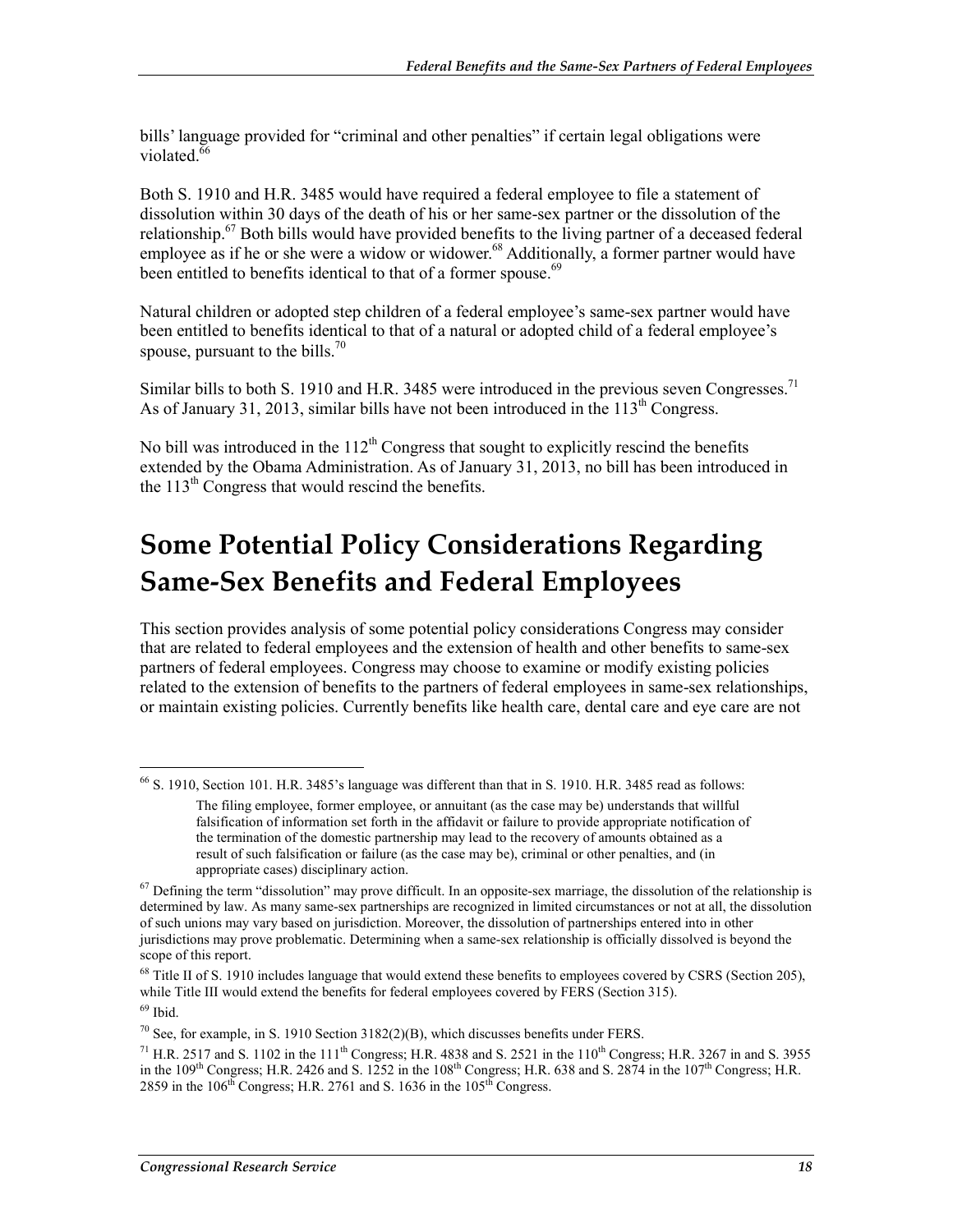available to the same-sex partner of a federal employee. Other benefits, like FMLA and life insurance, however, are.

The Obama Administration has pledged its support for extending federal benefits to the same-sex partners of federal employees. The Administration has extended some benefits to same-sex partners and has argued that its actions are within the parameters of existing laws. DOMA, which was enacted by Congress and signed into law by President William J. Clinton, requires agencies to define *spouse* as a person of the opposite-sex, for the purpose of distributing federal benefits.<sup>72</sup>

### **Attracting and Hiring the Most Effective Employees**

Some may worry that not providing same-sex partner benefits makes the federal government a less attractive employment option to potential employees who have same-sex partners. They contend that to compete for the most effective and efficient workforce the federal government needs to offer benefits similar to those available in state and local governments and in the private sector.<sup>73</sup> The Obama Administration, for example, has argued that by not extending same-sex benefits, the federal government faces difficulties recruiting and retaining high-performing employees who are in or who may enter into same-sex relationships. Such employees may instead choose to work for state, local, or tribal governments or private companies that provide benefits to same-sex domestic partners. When Congress enacted DOMA, report language that accompanied the legislation did not address whether denying such benefits could impede the federal government's ability to hire the most effective workers. At the time of DOMA's enactment, few employers offered same-sex benefits to their employees. There is no federal data that has tracked, over time, the availability of same-sex partner benefits to either public or private-sector employees.<sup>74</sup> Such data could aid in the determination of whether private-sector

 $^{72}$  In December 2009, although a federal court ordered OPM to do so, OPM reportedly decided not to extend benefits to the same-sex partners of judicial branch federal employees who are married in California. The agency reportedly stated that extending such benefits would be a violation of existing federal law (DOMA). See Joe Davidson, "OPM Defies Order on Same-sex Benefits," *Washington Post*, December 22, 2009, at http://www.washingtonpost.com/wp-dyn/ content/article/2009/12/21/AR2009122103240.html.

 $73$  As noted earlier in this report, in congressional testimony Ms. Badgett said more than 250 cities, counties, and other local governments provide same-sex domestic partners with benefits. In the private sector, almost two-thirds of the Fortune 1000, and 83% of Fortune 100 companies provide such benefits. U.S. Congress, House Committee on Oversight and Government Reform, Subcommittee on Federal Workforce, Post Office, and the District of Columbia, *Domestic Partnership Benefits and Obligations Act of 2009*, hearing on H.R. 2517, 111<sup>th</sup> Cong., 1<sup>st</sup> sess., July 8, 2009 (Washington: GPO, 2009), at http://republicans.oversight.house.gov/images/stories/Hearings/pdfs/ 20090708Badgett.pdf. Academic studies have shown that employees are attracted to jobs that offer optimal compensation packages, which includes benefits. See, for example, Robert R. Sinclair, Michael C. Leo, and Chris Wright, "Benefit System Effects on Employees' Benefit Knowledge, Use, and Organizational Commitment," *Journal of Business and Psychology*, vol. 20, no. 1 (Fall 2005), pp. 3-29. In December 2007, the Center for State and Local Governance commissioned a public opinion poll asking 1,200 Americans what made a job attractive. The results showed that health care benefits rated much higher than salary. See Princeton Survey Research Associates International, *Data Report: Security: What Americans want from a job*, December 2007, http://slge.org/wp-content/ uploads/2012/01/Security\_What\_Americans\_Want\_from\_a\_Job1.pdf. Other academic articles operate from the assumption that workers are attracted to benefits, see, for example Thomas T. Robertson and Steven A. Harrold, "Tailoring benefits to attract effective managers," *Journal (American Water Works Association)*, December 1983, pp. 592-595. Still other academic studies note explicitly that employers assume benefits will attract the employees, see Margaret A. Lucero and Robert E. Allen, "Employee Benefits: A Growing Source of Psychological Contract Violations," *Human Resource Management*, vol. 33, no. 3 (Fall 1994), p. 428.

<sup>&</sup>lt;sup>74</sup> In July 2011, the Bureau of Labor Statistics, for the first time in its history, "produced data on employer-provided benefits available to unmarried domestic partners." See U.S. Department of Labor, Bureau of Labor Statistics, "Employee Benefits in the United States - March 2011," press release, July 26, 2011, at http://www.bls.gov/ (continued...)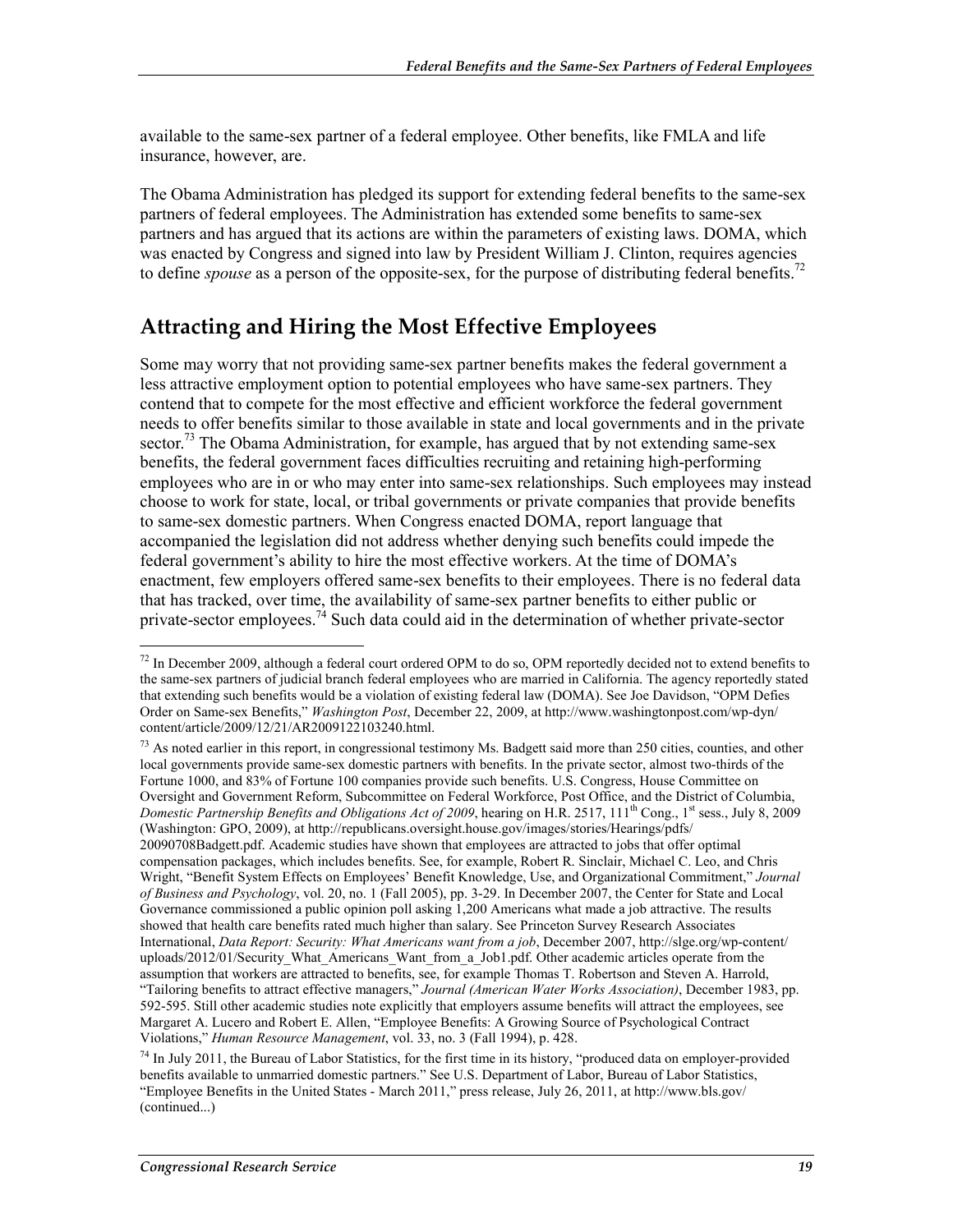employers or other levels of government have been offering benefits that the federal government has not. $75$ 

#### **Domestic Partner Benefits in the Public and Private Sector**

Some private-sector and public-sector employers offer benefits to the domestic partners<sup>76</sup> of their employees. The types and scope of the benefits offered, however, vary: some employers provide only health care benefits to domestic partners while other employers provide additional benefits—such as survivorship benefits under the employer's pension plan.<sup>77</sup> A Congressional Research Service search of academic, legal, and other research databases, found that there appear to be few studies that track, over time, how many employers provide same-sex partner benefits to their employees and the scope of those benefits. Some studies, however, provide benefits data for a single date or over a short time span. This section provides data from these surveys.

When DOMA was enacted, few employers in the private and public sector offered domestic partner benefits of any sort. For example, a study by Hewitt Associates LLC, a global management consulting company, found in 1997 that 10% of 570 large U.S. employers offered domestic partner benefits. In 2000, the percentage of companies surveyed by Hewitt that offered domestic partner benefits increased to 22%.78 According to the National Survey of Employer-Sponsored Health Plans conducted by Mercer, a global consulting company, 46% of corporations with 500 or more employees included same-sex domestic partners as eligible dependents in 2011, which was an increase from  $39\%$  in  $2010$ .<sup>79</sup> In testimony in July 2009 before the House Committee on Oversight and Government Reform, Dr. M.V. Lee Badgett, the research director of the Williams Institute, ${}^{80}$  said that "[i]n the private sector, almost two-thirds of the Fortune 1000, and 83% of Fortune 100 companies" provide benefits to the same-sex partners of their employees

<sup>(...</sup>continued)

news.release/pdf/ebs2.pdf. Data for this survey are from BLS's National Compensation Survey and contain "data on civilian, private industry, and state and local government workers in the United States." For additional technical information on the data, see Bureau of Labor Statistics, "Economic News Release: Employee Benefits Technical Note," at http://www.bls.gov/news.release/ebs2.tn.htm.

<sup>&</sup>lt;sup>75</sup> OPM Director John Berry stated in his July 8, 2009, testimony before the House Committee on Oversight and Government Reform's Subcommittee on Federal Workforce, Post Office, and the District of Columbia that extending federal benefits to same-sex partners of federal employees (pursuant to H.R. 2517 in the 111<sup>th</sup> Congress) would provide the federal government with a "a recruitment and retention tool." See U.S. Congress, House Committee on Oversight and Government Reform, Subcommittee on Federal Workforce, Post Office, and the District of Columbia, *The Domestic Partnership Benefits and Obligations Act of 2009*, H.R. 2517, 111<sup>th</sup> Cong., 1<sup>st</sup> sess., July 8, 2009, at http://www.opm.gov/News\_Events/congress/testimony/111thCongress/07\_08\_2009.asp.

<sup>&</sup>lt;sup>76</sup> Most studies used the term "domestic partner" and not "same-sex partner." The terms are not interchangeable, as "domestic partner" usually includes opposite-sex unmarried partners. CRS, however, used studies on "domestic partner" benefits as a proxy for provision of "same-sex partner" benefits because "same-sex partners" are usually included in the category of "domestic partner" benefits.

 $77$  For more information on the legal considerations of same-sex partnerships and employee benefits in the private sector—including legal challenges to DOMA, see CRS Report R41998, *Same-Sex Marriage and Employee Benefit Plans: Legal Considerations*, by Jennifer Staman.

<sup>78</sup> *Benefit Programs for Domestic Partners & Same-Sex Spouses*, Hewitt Associates. Lincolnshire, Ill.: 1997 and 2000.

 $79$  See Mercer, "Employers Accelerate Efforts to Bring Health Benefit Costs Under Control," press release, November 16, 2011, at http://www.mercer.com/press-releases/national-survey-employer-sponsored-health-plans.

<sup>80</sup> The Williams Institute is a think tank at the University of California-Los Angeles that **"**advances sexual orientation and gender identity law and public policy through rigorous, independent research and scholarship." See the Williams Institute, "Mission," at http://williamsinstitute.law.ucla.edu/mission/.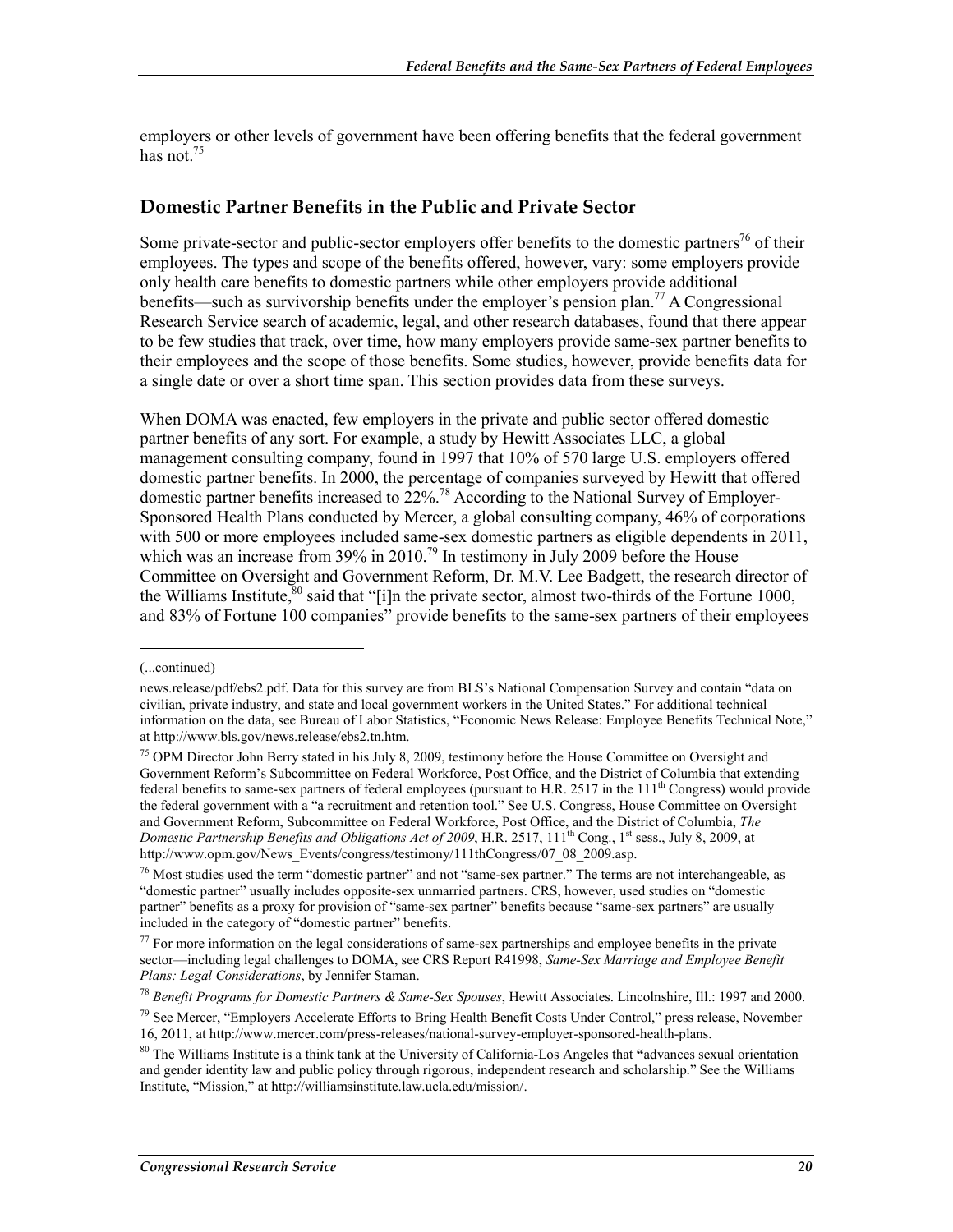and that 20 states, the District of Columbia, and "[m]ore than 250 cities, counties, and other local government entities cover domestic partners of other public employees."<sup>81</sup>

Many employers do not provide domestic-partner benefits. The nation's two largest private-sector employers—Walmart and Exxon Mobil—do not provide benefits to same-sex partners in the United States.<sup>82</sup> Other employers that provide benefits to same-sex partners—including I.B.M., Corning, and Raytheon—reportedly require same-sex couples to marry, if they live in a state where same-sex marriage is legal, to become eligible for health and other benefits.<sup>83</sup>

#### **The Bureau of Labor Statistics Data**

In 2011, the Bureau of Labor Statistics (BLS), for the first time in its history, released data on benefits provided to the domestic partners of employees.<sup>84</sup> In March 2012, BLS updated its survey data.<sup>85</sup> The BLS survey asked workers whether (1) they had access to a defined benefit pension plan at their place of employment and whether they had access to survivor benefits for an unmarried domestic partner and (2) they had access to health benefits at their place of employment and whether there was access for unmarried domestic partners. According to the surveys, workers in the public-sector (which would include state, local, and tribal—but not federal government) were more likely to be offered domestic partner benefits than workers in the private sector.<sup>86</sup>

<sup>81</sup> These states were Alaska, Arizona, California, Colorado, Connecticut, Illinois, Iowa, Maine, Maryland, Montana, Nevada, New Jersey, New Mexico, New York, Oregon, Pennsylvania, Rhode Island, Vermont, Washington, and Wisconsin. U.S. Congress, House Committee on Oversight and Government Reform, Subcommittee on Federal Workforce, Post Office, and the District of Columbia, *Domestic Partnership Benefits and Obligations Act of 2009*, hearing on H.R. 2517,  $111^{th}$  Cong.,  $1^{st}$  sess., July 8, 2009 (Washington: GPO, 2009), at http://www.gpo.gov/fdsys/pkg/ CRPT-111hrpt400/pdf/CRPT-111hrpt400-pt1.pdf.

<sup>82</sup> See, for example, Jenna Zwang, "Which Side do Companies Take in the Gay-Rights Culture War?" *National Journal*, September 27, 2011 at http://www.nationaljournal.com/pictures-video/which-side-do-companies-take-in-gayrights-culture-war-pictures-20110927. On May 30, 2012, ExxonMobil shareholders rejected a resolution that would have required the company to amend its equal employment opportunity policy to prohibit discrimination based on sexual orientation and gender identity. The company indicated that it provides spousal benefits based on the definition of spouse in the country in which an employee resides. See Jon Street, "ExxonMobil Shareholders Vote No on Same-Sex Couple Benefits in USA," at http://cnsnews.com/news/article/exxonmobil-shareholders-vote-no-same-sex-couplebenefits-usa.

<sup>83</sup> Tara Siegel Bernard, "As Same-Sex Marriage Becomes Legal, Some Choices May be Lost," *New York Times*, July 8, 2011, at http://www.nytimes.com/2011/07/09/business/some-companies-want-gays-to-wed-to-get-health-benefits.html?  $r=1.$ 

<sup>84</sup> Bureau of Labor Statistics, "Employee Benefits in the United States, March 2011, Unmarried Domestic Partners Benefit Fact Sheet," July 26, 2011, at http://www.bls.gov/ncs/ebs/sp/ebs\_domestic.pdf. Domestic partners include an unmarried couple of the opposite sex. The survey included 123 million workers from 12,545 establishments in the private sector and state and local governments. The survey does not include federal employees.

<sup>&</sup>lt;sup>85</sup> Bureau of Labor Statistics, "Employee Benefits in the United States, March 2012, Unmarried Domestic Partners Benefit Fact Sheet, March 2012," at http://www.bls.gov/ncs/ebs\_domestic2012.pdf. Domestic partners include an unmarried couple of the opposite sex. The survey included 123 million workers from 12,545 establishments in the private sector and state and local governments. The survey does not include federal employees.

<sup>86</sup> Ibid.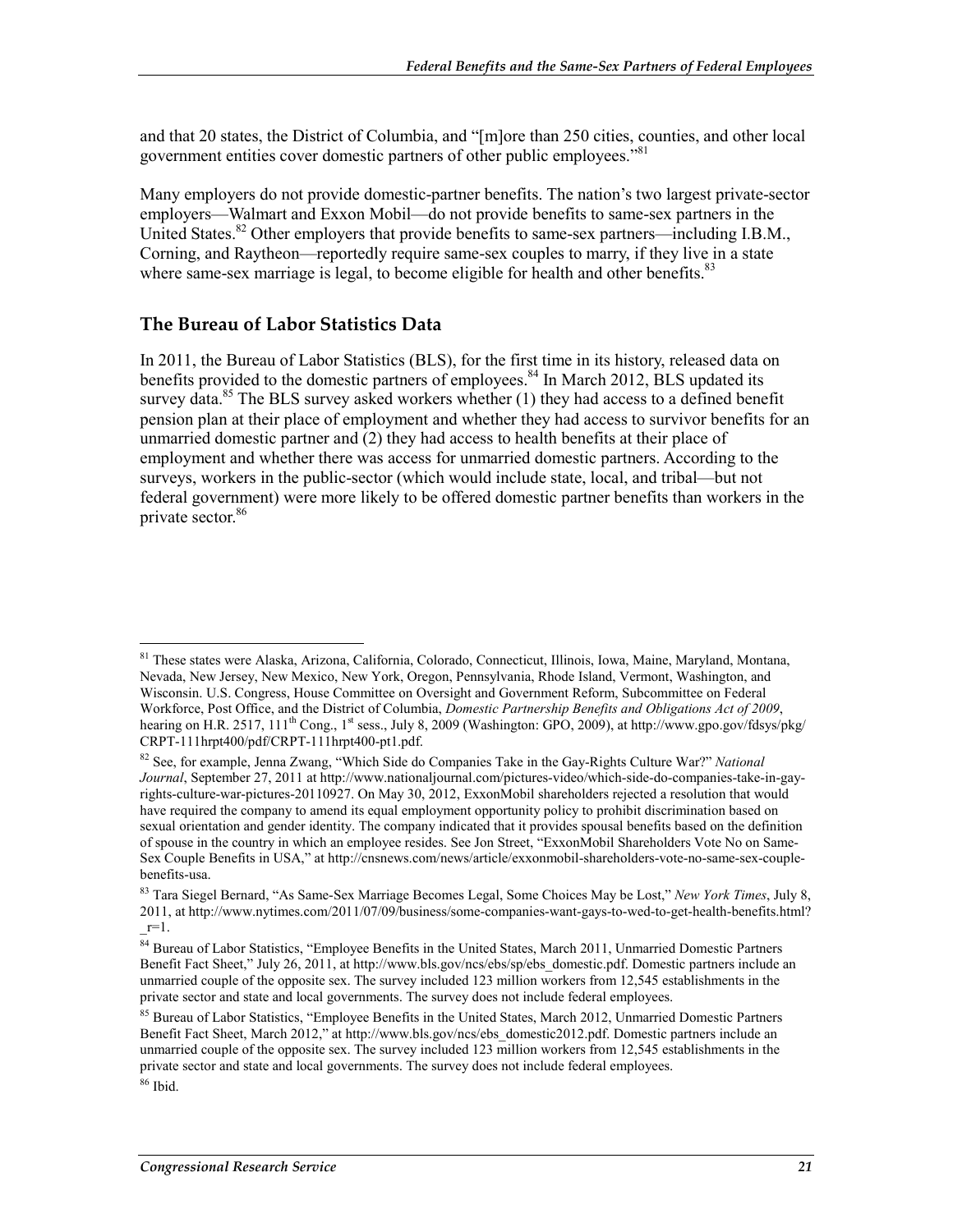BLS reported the following:

- Among private-sector workers with access to a defined benefit pension plan, 35% had access to survivorship benefits for an unmarried domestic partner in 2011 and 42% in 2012.
- Among private sector, civilian workers with access to health care benefits, 29% had access to health benefits for an unmarried domestic partner in 2011. In 2012, the survey data was more granular. According to the data, 30% of private industry employees had access to health care benefits for a same-sex partner (as opposed to an opposite-sex domestic partner).
- Among workers who worked for state and local governments, 54% had access to health benefits for an unmarried domestic partner.<sup>87</sup> In 2012, the survey data was more granular. According to the data, 33% of state and local government employees had access to benefits for a same-sex partner (as opposed to an opposite-sex domestic partner).<sup>88</sup>

Generally, the 2012 data demonstrated that health care benefits were "more prevalent for samesex partners than for [unmarried] opposite-sex partners."<sup>89</sup>

# **Cost Estimates of Providing Domestic Partner Benefits to Federal Employees**

In November 2012, CBO released its score of S. 1910, which, as described above, sought to extend certain benefits and responsibilities to the same-sex partners of federal employees and annuitants.<sup>90</sup> The score projected that the extension of benefits from FY2013 through FY2022 would cost the federal government \$144 million in discretionary dollars over those 10 years.<sup>91</sup> This estimate was \$159 million and \$211 million less than CBO's score of two similar bills from the 111<sup>th</sup> Congress (H.R. 2517 and S. 1102, respectively).<sup>92</sup>

<u>.</u>

<sup>&</sup>lt;sup>87</sup> The data represent the percentage of workers with access to the benefit and not the percentage of employers who provide it. Because some states with large populations offer their employees domestic partner benefits, a greater percentage of state and local government workers have access to domestic partner benefits—even though a greater percentage of states do not provide these benefits.

<sup>88</sup> Bureau of Labor Statistics, "Employee Benefits in the United States, March 2011, Unmarried Domestic Partners Benefit Fact Sheet," July 26, 2011; and Bureau of Labor Statistics, "Employee Benefits in the United States, March 2012, Unmarried Domestic Partners Benefit Fact Sheet, March 2012."

<sup>89</sup> Bureau of Labor Statistics, "Employee Benefits in the United States, March 2012, Unmarried Domestic Partners Benefit Fact Sheet, March 2012."

<sup>90</sup> Congressional Budget Office, *S. 1910: Domestic Partners Benefits and Obligations Act of 2011*, Washington, DC, November 15, 2012, http://www.cbo.gov/sites/default/files/cbofiles/attachments/s1910.pdf.

<sup>&</sup>lt;sup>91</sup> Ibid., p. 1. The estimates included costs associated with extending benefits to employees of the U.S. Postal Service, which is usually considered "off-budget," or outside of the normal federal budget process. Costs for extending samesex partner benefits to USPS employees was estimated at \$68 million from 2013 to 2022.

<sup>&</sup>lt;sup>92</sup> Congressional Budget Office, H.R. 2517 Domestic Partnership Benefits and Obligations Act of 2009, December 17, 2009, p. 1, at http://www.cbo.gov/ftpdocs/108xx/doc10866/hr2517.pdf; and Congressional Budget Office, *S. 1102: Domestic Partner Benefits and Obligations Act of 2009*, Washington, DC, May 11, 2010, at http://www.cbo.gov/sites/ default/files/cbofiles/ftpdocs/114xx/doc11494/s1102.pdf. S. 1102 did not include extending benefits to the same-sex partners of federal annuitants, which H.R. 2517 did include. S. 1910 from the  $112^{th}$  Congress also included extension of (continued...)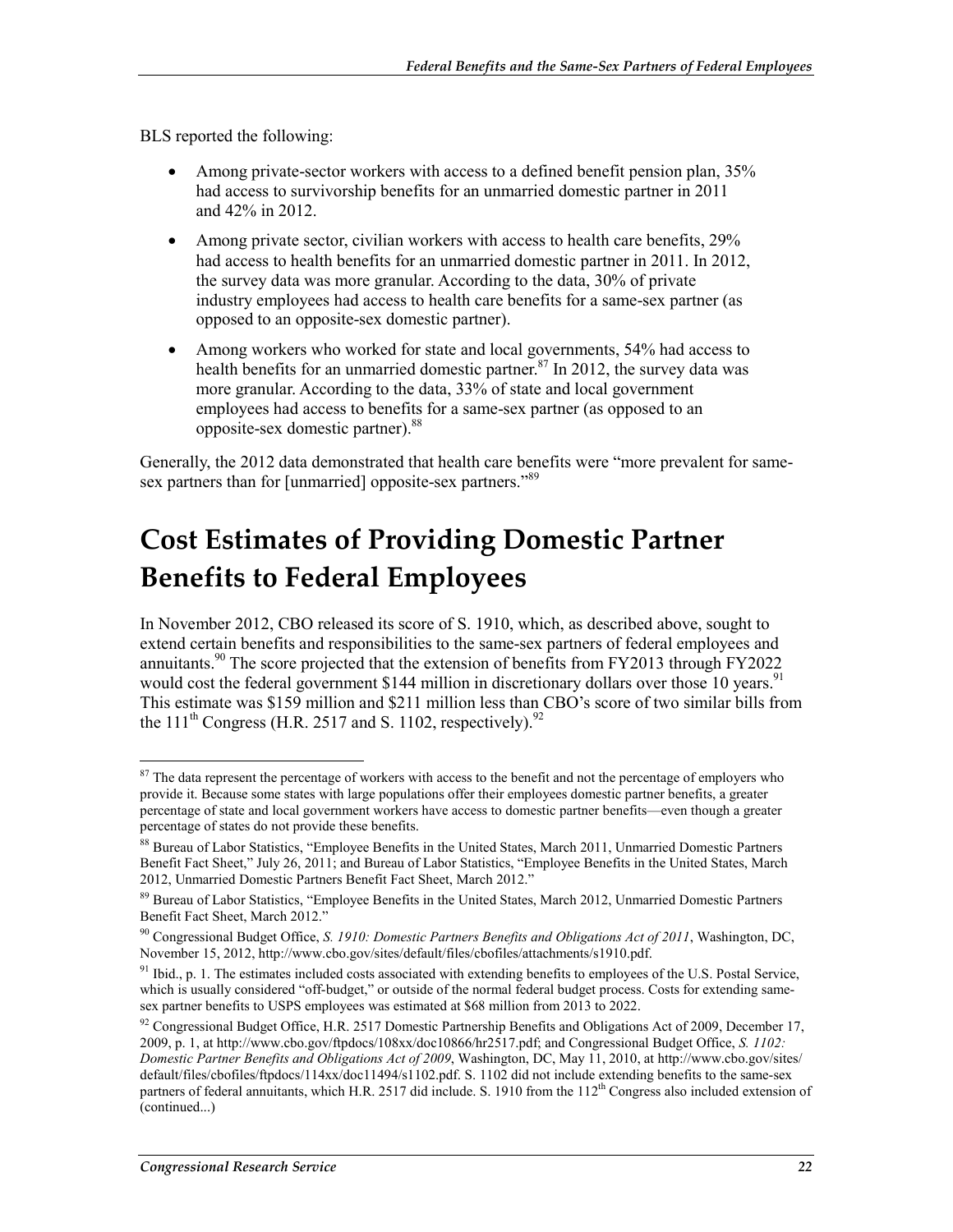CBO's score of S. 1910 assumed less than 1% of the federal employee and annuitant population would have opted to enroll a same-sex partner in federal benefits programs. The score also estimated that federal government premiums for federal health care would have been reduced by \$13 million over ten years if same-sex partners had been eligible to enroll. The savings would have emerged, according to CBO, because the law would have required health care providers to "recover payments when a third party is liable for the health care costs of a covered enrollee" and such recoveries would reduce government premiums.<sup>93</sup> The CBO estimates of H.R. 2517 and S. 1102 from the 111<sup>th</sup> Congress did not include recovery payment collections in their analyses.

A 2008 academic study estimated the cost of extending same-sex partner benefits to federal employees *and* annuitants at \$41 million in the first year and \$675 million over 10 years.<sup>94</sup> In testimony before the House Oversight and Government Reform Committee's Subcommittee on the Federal Workforce, Postal Service, and District of Columbia on July 8, 2009, Office of Personnel Management Director Berry estimated that extending benefits to the same-sex partners of federal employees *and* annuitants would have cost the government \$56 million in 2010.<sup>95</sup>

Current budgetary circumstances may discourage Congress from extending benefits to the samesex partners of federal employees and annuitants. As noted earlier in this report, when DOMA was enacted, the House report that accompanied the legislation stated that a primary goal of the law was to "preserve scarce government resources."<sup>96</sup>

Congress often considers more than the cost or cost savings of a policy when choosing whether to act on it. Extending benefits to the same-sex partners of federal employees is controversial, and may prompt moral or ethical concerns for Members on all sides of the issue. Some Members, for example, may believe that extending benefits to the same-sex partners of federal employees violates a law enacted to require that marriage, for purposes of federal benefit programs, be defined as the union of one man and one woman. Other Members, however, may believe that prohibiting the extension of benefits to same-sex partners results in unequal treatment of federal employees in same-sex relationships. Still other Members may argue that extending benefits to federal employees in same-sex domestic partnerships is unfair to employees in opposite-sex partnerships. For example, at a House Committee on Oversight and Government Reform hearing in July 2009, Representative Chaffetz said the following:

 $\overline{a}$ 

<sup>(...</sup>continued)

benefits to the same-sex partners of federal annuitants. H.R. 2517 and S. 1102 included cost estimates to extend health insurance, survivor annuities, compensation for work-related injuries and travel and relocation benefits, which would have affected the federal budget. The bills sought to extend other benefits that would not have an affected the federal budget, such as life insurance and vision and dental benefits.

<sup>&</sup>lt;sup>93</sup> Congressional Budget Office, *S. 1910: Domestic Partners Benefits and Obligations Act of 2011*, p. 3.

<sup>94</sup> Naomi Goldberg, Christopher Ramos, and M.V. Lee Badgett, *The Fiscal Impact of Extending Federal Benefits to Same-Sex Domestic Partners*, the Williams Institute, September 2008, p. 1. The study included cost estimates to extend health insurance, retirement benefits, travel and relocation expenses, family medical leave, long-term care, and worker death compensation, which would have an effect on the federal budget. The study also examined costs associated with vision and dental insurance, which would not have an effect on the federal budget.

<sup>&</sup>lt;sup>95</sup> U.S. Congress, House Committee on Oversight and Government Reform, Subcommittee on Federal Workforce, Post Office, and the District of Columbia, *H.R. 2517, "The Domestic Partner Benefits and Obligations Act of 2009*," 111<sup>th</sup> Cong., 1<sup>st</sup> sess., July 8, 2009, at http://www.opm.gov/News\_Events/congress/testimony/111thCongress/ 07\_08\_2009.asp.

<sup>&</sup>lt;sup>96</sup> U.S. Congress, House Committee on the Judiciary, *Defense of Marriage Act*, report to accompany H.R. 3396, 104<sup>th</sup> Cong., 2nd sess., July 9, 1996, H.Rept. 104-664 (Washington: GPO, 1996), p. 12.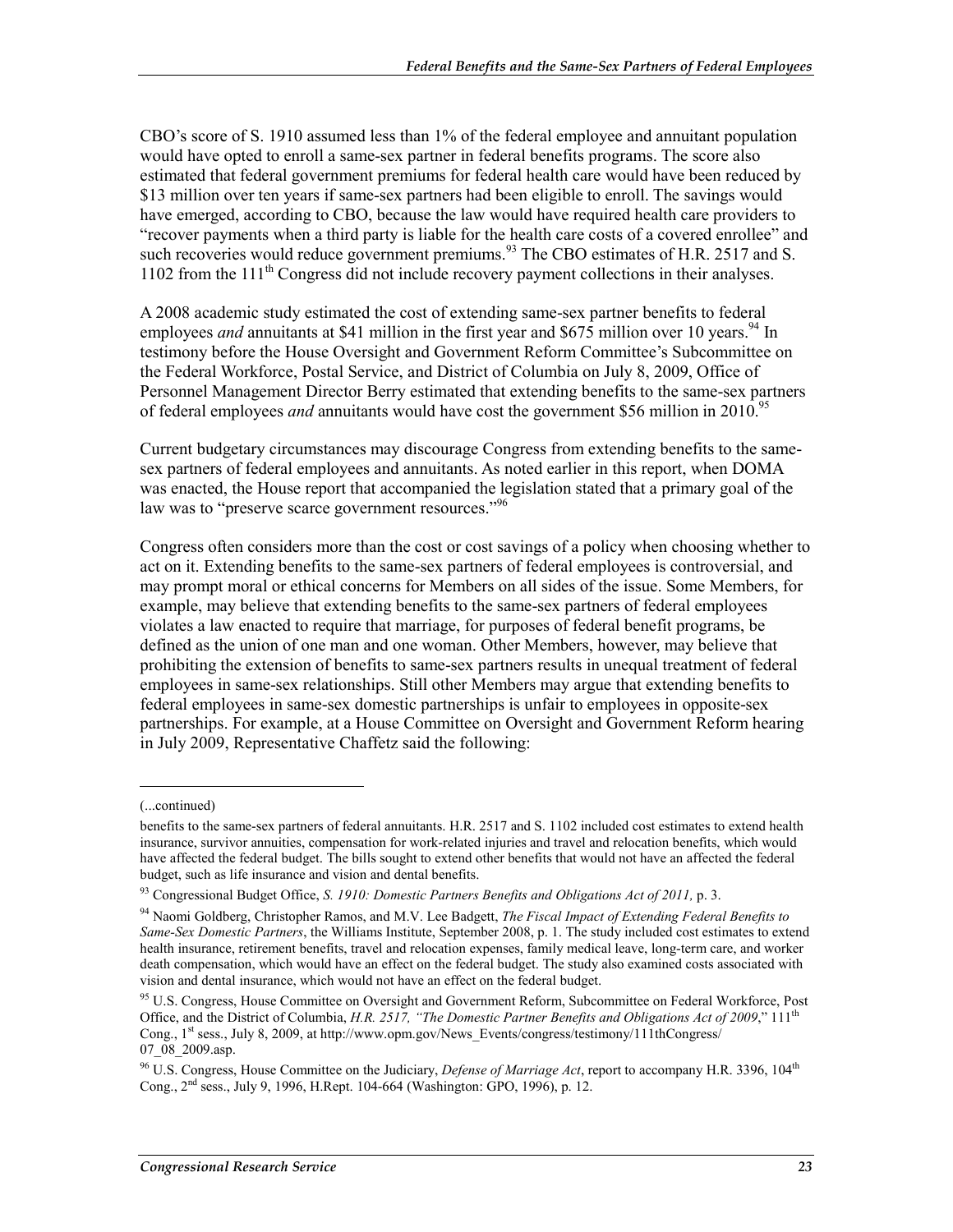Whether or not a heterosexual couple is dating and living together can meet all other standards except for the portion ... regarding ... same-sex status is of concern to me. If they ... are not afforded the same rights, this bill is directly discriminatory against heterosexual couples, and that, to me, is one of the unintended consequences that I have a serious concern [about] and question....<sup>97</sup>

This report, however, does not address the ethical and legal debates surrounding DOMA and same-sex marriage.

# **Policy Options and Specific Legislative Issues**

### **Policy Options in Response to the Administration's Actions**

As discussed earlier in this report, President Obama's June 2, 2010, memorandum to the heads of executive branch departments and agencies requires OPM to create and present to the President an annual report on agency progress toward the extension of certain benefits to same-sex domestic partners.  $98$  Congress may choose to stop the extension of these benefits by enacting legislation explicitly prohibiting their extension. No legislation has been introduced that would scale back the same-sex partner benefits extended by the Obama Administration. Conversely, Congress has the authority to enact into law some, all, or none of the memorandum. Congress may choose to hold hearings to examine the implementation of the memorandum.

### **Defining Same-Sex Partnerships**

The definition of "domestic partner" is in dispute. DOMA defines marriage, for purposes of federal benefit programs, as the union of one man and one woman. For the purposes of distributing federal benefits to the partners of opposite-sex couples, the federal government recognizes a spouse from the date of legal marriage to either divorce or death. State and local governments or companies that wish to provide domestic partner benefits need to define "domestic partner" for the purpose of the benefits. Some state and local governments and companies that operate in jurisdictions that recognize same-sex marriage or domestic partnerships have required that same-sex partners be married in order to receive domestic partner benefits. Employees in states that do not recognize same-sex marriage would be required to meet the definition required by the entity that is providing the benefits. It may be difficult to define the start and end of a same-sex partnership and because many same-sex partnerships are recognized in limited circumstances or not at all, the start and dissolution of such unions may vary based on jurisdiction. This could be problematic for the federal government as an employer because the federal government has employees in all 50 states, the District of Columbia, and the territories (as well as international employees)—some of which recognize same-sex marriages, some of which recognize domestic partnerships, and some of which do not recognize any same-sex partnership.

<sup>&</sup>lt;sup>97</sup> U.S. Congress, House Committee on Oversight and Government Reform, Subcommittee on Federal Workforce, Post Office, and the District of Columbia, *H.R. 2517, Domestic Partnership Benefits and Obligations Act of 2009*, Hearing on H.R. 2517, 111<sup>th</sup> Cong., 1<sup>st</sup> sess., July 8, 2009, Serial no. 111-15 (Washington: GPO, 2009)

<sup>&</sup>lt;sup>98</sup> The White House: Office of the Press Secretary, "Statement by the President on the Presidential Memorandum on Federal Benefits and Non-Discrimination, and Support of the Lieberman-Baldwin Benefits Legislation," press release, June 17, 2009, p. 3.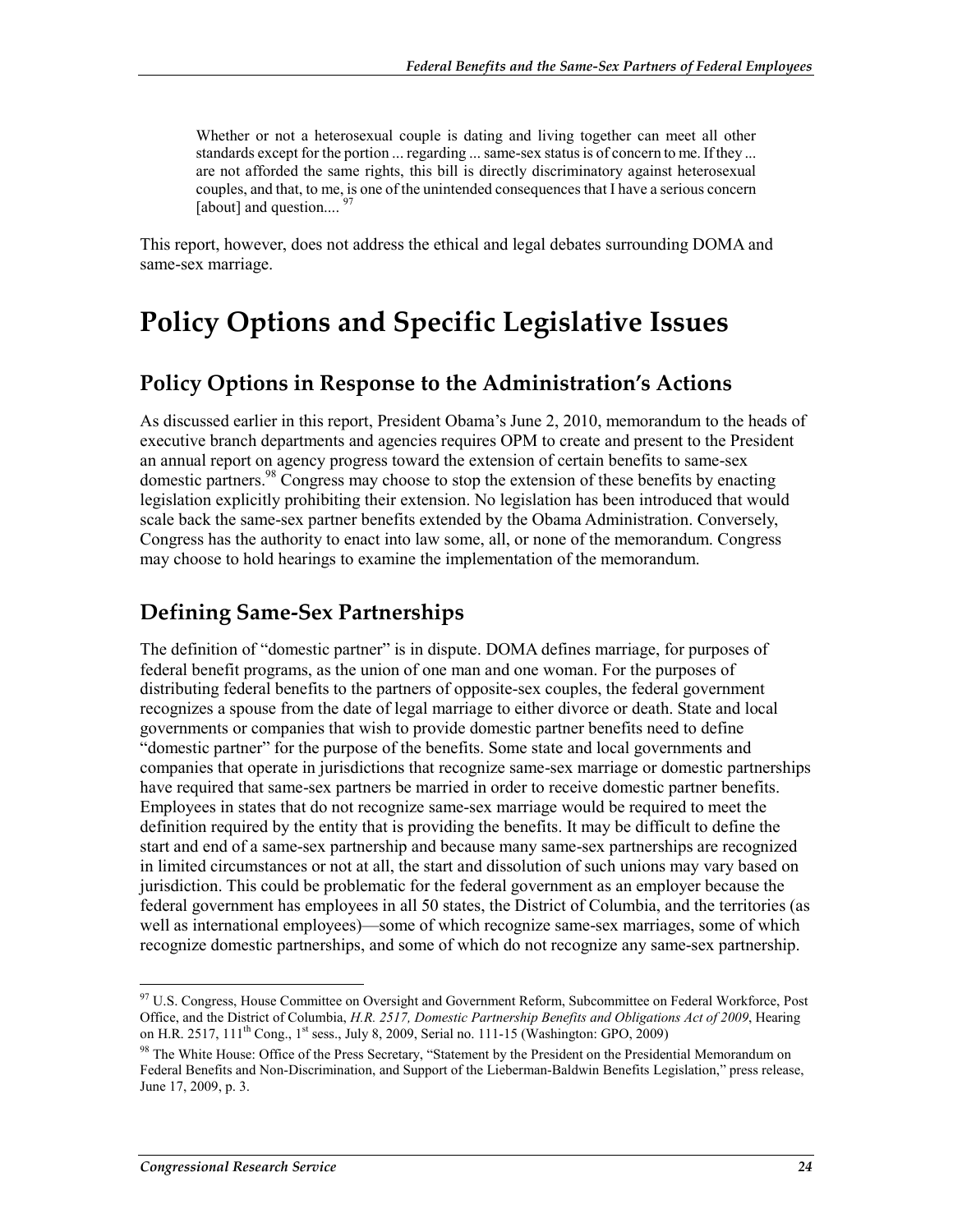If Congress chose to enact a law to extend same-sex partner benefits, it would have to define same-sex partnership to incorporate the various terms states use for such unions as well as capture such unions that exist in states that do not acknowledge same-sex relationships. In addition, Congress would have to specify what would constitute the start of such a partnership and what would qualify as its end.

### **Verifying Who Qualifies for Benefits**

Married couples can use a marriage license to verify their committed relationship for legal purposes. Same-sex couples, however, have no license or other type of document to verify their relationship for federal legal purposes.<sup>99</sup> If Congress were to provide benefits to the same-sex partners of federal employees, Congress may also decide that the federal government must verify that benefit applicants are in a committed, same-sex domestic partnership.<sup>100</sup> Congress may determine that each agency should be given authority to verify whether an employee is in a samesex relationship or if verification of a committed same-sex relationship would be more effective if it were centralized within OPM. Congress may choose to enact legislation that would make OPM the central clearinghouse for affidavits required to qualify for same-sex partner benefits. Designating OPM as the only agency with the authority to maintain those records could increase employee privacy, making it less likely that federal employees' private information is made public. Giving each individual agency the authority to maintain the affidavits could make the documents more susceptible to information leaks, as each agency could have a different system of recordkeeping. In addition, giving individual agencies the authority to file the affidavits makes it more likely that federal employees applying for the benefits may know the person with whom they must file the record, making the process less anonymous.101 Some federal employees may be less likely to enroll in the program if they must identify themselves as gay or lesbian in front of a co-worker. Moreover, many federal employees may leave one agency to take a temporary or permanent position in another. OPM may provide the most logical clearinghouse for benefits processing because it could remove the need for employees who move from one agency to another to reapply for the same benefits. On the other hand, Congress may determine that OPM's mission does not include this type of government-wide recordkeeping role related to federal benefits. Giving individual agencies the authority to certify employee affidavits would not task OPM with a responsibility it may not have the capacity to undertake. Some have expressed the concerns about the potential for abuse and that some employees may claim to be in a partnership solely for the purpose of receiving benefits.<sup>102</sup> This could be the case if the requirements for obtaining recognition of a domestic partnership were less stringent than the requirements for opposite sex couples to obtain a marriage license.

<sup>&</sup>lt;sup>99</sup> A state or local government-issued marriage license would not qualify for federal legal purposes because DOMA prohibits federal recognition of same-sex marriages.

<sup>&</sup>lt;sup>100</sup> In most cases, agencies do not require a federal employee to provide the original or a copy of the marriage license to qualify for the extension of benefits to a spouse. Both bills in the  $112<sup>th</sup>$  Congress that sought to extend benefits to samesex partners of federal employees, however, would have required the federal employee to sign an affidavit stating that he or she is in a "committed domestic-partnership." See H.R. 3485 and S. 1910.

<sup>&</sup>lt;sup>101</sup> Agencies already administer the provision of certain benefits to spouses or same-sex partners, such as requests for sick leave or FMLA.

<sup>&</sup>lt;sup>102</sup> See, for example, the testimony of the Deputy Director of OPM at a hearing of the Senate Committee on Homeland Security and Governmental Affairs. See U.S. Congress, Senate Committee on Homeland Security and Governmental Affairs, *Domestic Partner Benefits for Federal Employees: Fair Policy and Good Business*, 110<sup>th</sup> Cong., 2<sup>nd</sup> sess., September 24, 2008, S. Hrg. 110-944 (Washington: GPO, 2008).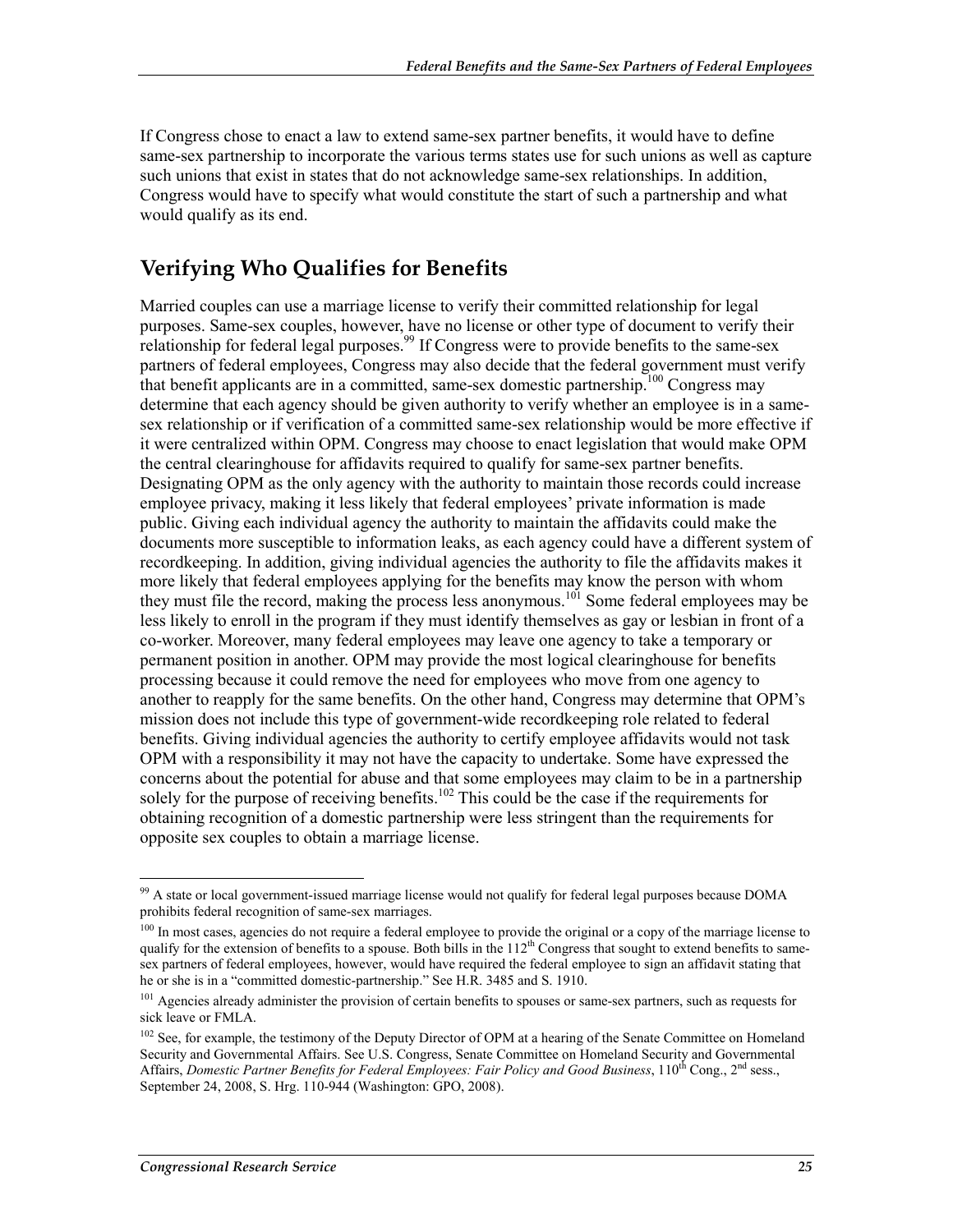### **Benefits for Domestic Partners**

Some federal employees may not be married to their domestic partners, whether that partner is of the same or a different gender. As noted above, the domestic partners of these employees are not eligible to receive many federal benefits because they do not qualify as a "spouse," pursuant to federal law. In a House Oversight and Government Reform Committee report that accompanied a bill in the  $111<sup>th</sup>$  Congress that sought to extend same-sex partner benefits, the committee wrote the following:

federal employees living with opposite sex domestic partners have the option of marriage, which would entitle the employee and his or her spouse to the receipt of these benefits. Same sex partners may only get married in a handful of states. Even in these cases, the federal government does not recognize the marriage because of the Defense of Marriage Act (DOMA). H.R. 2517 does not affect DOMA. Therefore, under current OPM guidelines, same sex partners, even where married, are ineligible to receive these benefits as spousal benefits. $10<sup>3</sup>$ 

Congress may choose to extend benefits only to those in legally recognized same-sex domestic partnerships. This limitation would control the costs associated with extending partner benefits by restricting the number of possible beneficiaries. Congress, however, may also consider extending benefits to the domestic partner of any federal employee, regardless of that partner's gender. Such action may attract more candidates to federal jobs. Such action also would permit an employee to qualify for federal benefits without having to identify the gender of his or her domestic-partner. Some employees may be hesitant to identify the gender of their domestic partner, even if the affidavit is confidential. The extension of benefits to such partners regardless of gender, however, could increase the costs of the FEHBP.

### **Taxation of Benefits104**

DOMA precludes same-sex partners from being recognized as a married couple under the Internal Revenue Code (IRC).<sup>105</sup> A complete overview and analysis of the tax implications of same-sex marriage is beyond the scope of this report. However, the tax treatment of health benefits may be relevant to federal employees who are in same-sex relationships, particularly when one member of the couple works in the private sector.

Same-sex couples have a larger tax liability when one partner's health insurance benefits are extended to the other partner. While a federal employee's health plan cannot cover a same-sex partner, certain employers in the private sector choose to extend health insurance coverage to same-sex partners. The extension of this benefit often increases the tax liability of a same-sex couple. Under current law, opposite-sex spouses can exclude from gross income employer

 $103$  H.Rept. 111-400, Part 1, p. 26 (footnote 6).

<sup>&</sup>lt;sup>104</sup> This section of the report was written by Margot L. Crandall-Hollick, Analyst in Public Finance.

<sup>&</sup>lt;sup>105</sup> Generally, the IRS does not recognize same sex couples as married. The IRS has ruled however, that starting in 2010 same sex couples living in states that recognize domestic partnerships and have community property laws (California, Nevada, and Washington), may combine their incomes and divide them equally, but still file as single or head of household. This may result in a reduction in the couple's overall tax liability if they would have been subject to a marriage penalty. In practice, some same sex couples have had difficulty complying with this ruling. For more information, see Laura Saunders, "Same-Sex Couples and the Marriage Penalty," *The Wall Street Journal*, February 19, 2011, and Scott James, "From I.R.S. to Gay Couples, Headaches and Expenses," *The New York Times*, June 11, 2011.